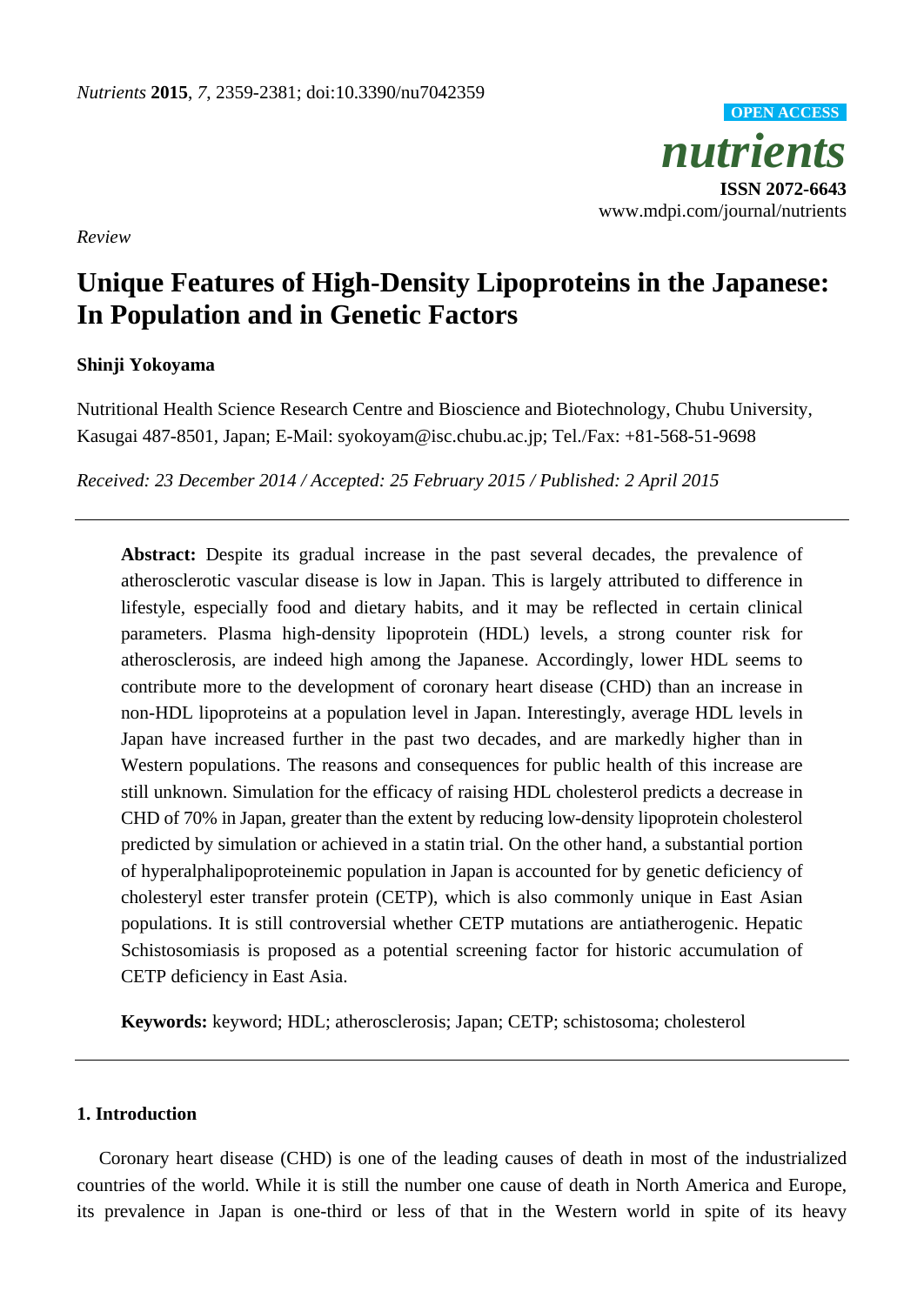industrialization, even after the gradual increase in CHD in Japan in the decades post World War II [1]. The major reasons for this difference are largely considered to be environmental factors such as the differences in Japanese life style. That is supported by such findings that Japanese immigrants to the United States show a similar risk of CHD to other Americans [2,3].

In addition, plasma high-density lipoprotein (HDL) concentration, often represented by its cholesterol and a strong epidemiological protective factor against atherosclerotic vascular diseases, is high among the Japanese. It is therefore important to investigate whether this contributes to the lower prevalence of atherosclerotic vascular diseases in Japan, and what environmental and/or genetic factors are responsible for this high HDL. Because of this very population background, low HDL cholesterol can be a stronger risk factor for CHD in Japan than is elevation of non-HDL cholesterol (cholesterol in all other lipoproteins than HDL) [4,5]. This article reviews some unique findings recently unveiled about HDL in the Japanese; its recent remarkable increase in comparison to other parts of the world [6], strong contribution of HDL to CHD risk and therefore its high potential as a target of risk reduction treatment [7], and the particular genetic backgrounds for high HDL in East Asia, including Japan [8–10].

### **2. HDL Levels of Japanese**

Measurement of HDL cholesterol has been a standard clinical parameter since early 1980s. The technology for its determination has been well developed and established in the past twenty years [11], so that the HDL cholesterol assay is now adequately standardized and the values are reasonably reliable for international comparisons [12,13]. HDL cholesterol has been shown to be a strong inverse predictor of risk for atherosclerosis in almost all epidemiological and interventional studies worldwide [14–17]. This is also the case in Japan based on many studies, including those of ourselves [3,4], and the prevalence of CHDs is still substantially lower in Japan than Western countries.

Plasma lipoprotein profiles have been determined in National Health and Nutrition Survey (NHNS), a nationwide survey conducted in Japan by the Ministry of Health, Welfare and Labor, in which HDL cholesterol data are available since 1988 [1]. As demonstrated in Figure 1, a trend of prominent and continuous increase in HDL cholesterol has been seen for the time period of 1988 to 2010 [6]. Linear regression of the plot yielded the slope of the increase to be 0.35 and 0.50 mg/dL/year for both men and women  $(p < 0.001)$ . These values stayed the same even after the subjects taking lipid-related medications were excluded. The same trend was also confirmed in HDL cholesterol data obtained from one of the major commercial clinical laboratories in Japan, SRL, as well as many other cohort studies throughout Japan during this period [6].

On the other hand, the United States National Health and Nutritional Examination Survey demonstrated no significant change in HDL cholesterol for the period of 1966 to 2002 [18], but significant increase between 1988–1994 and 2007–2010 [19]. The increase was significant in both sexes and the total population, but differences were apparent among different ethnic groups; significant changes were only seen in "non-Hispanic white" and this seemed a main factor to cause overall significant increase in the total population. Significant increase was also seen in "non-Hispanic black women" group when the subgroup taking lipid-lowering drugs was excluded. The increase of HDL cholesterol was 4.9% and 5.6% for men and women, respectively, of the non-Hispanic white group and 4.3% and 5.0% for men and women of the entire population surveyed, respectively [19] (The copyright policy of AMA does not allow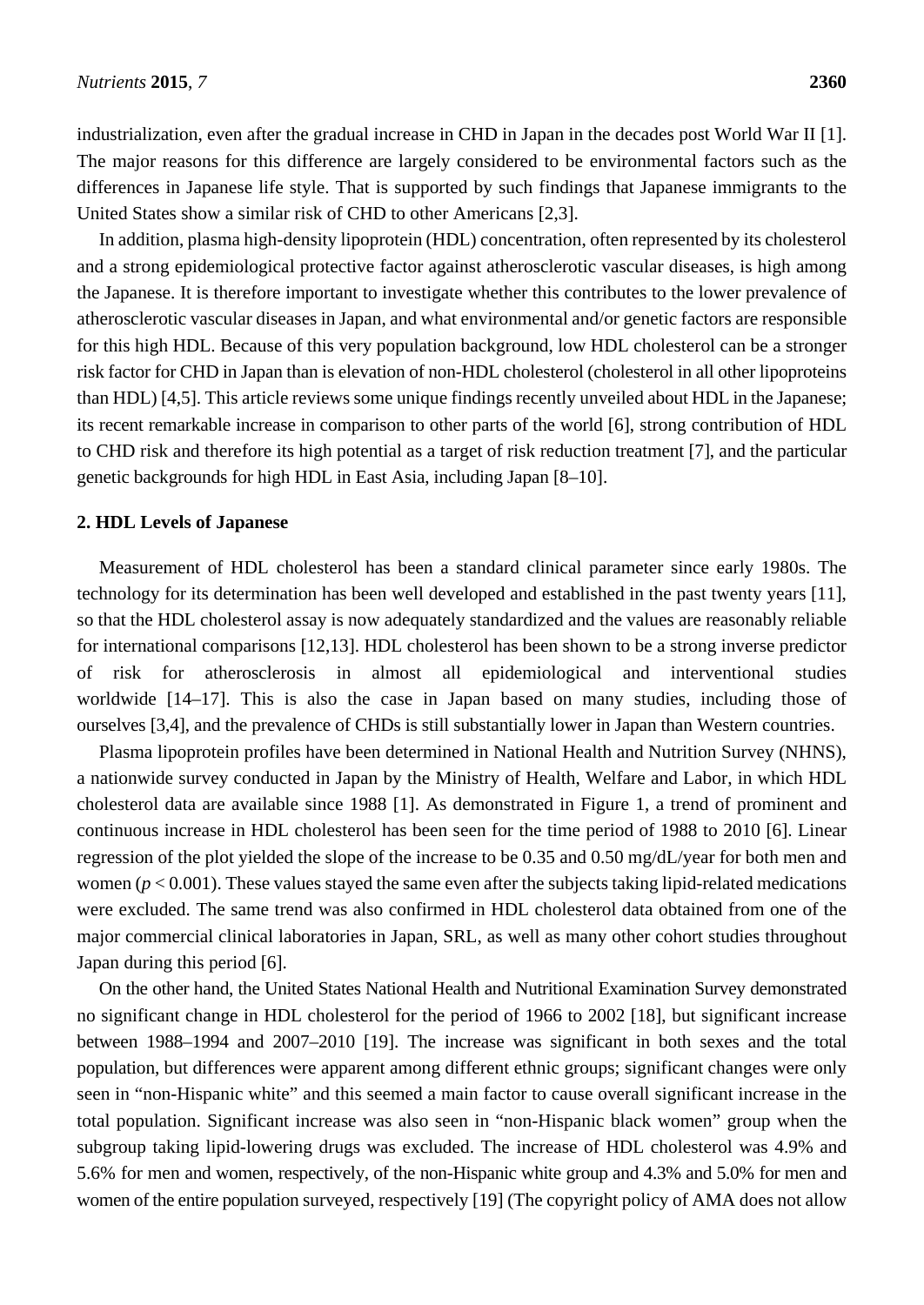reusing part of the Tables/Figures from AMA publication to create a new table, so that the readers are advised to refer directly to the reference).



**Figure 1.** HDL-cholesterol (HDL-C) data in the National Health and Nutrition Survey, mean  $\pm$  SD, for male (squares) and female (circles). The slopes are 0.35 mg/dL/year and 0.5 mg/dL/year for male and female, respectively, with  $p < 0.001$  for both [6].

The Japanese population data were analyzed in the same manner to compare with the results of The United States and summarized in Table 1. Both NHNS and SRL data showed the percentage increase of 7%–10% and by 14% for men and women, respectively, between the comparable time periods, more than double the increase in The United States. HDL cholesterol values were higher in Japan than The United States already in the 1988–1994 period by 12.3% and 6.3% in men and women, respectively, of the entire population and 14% and 5.7% in non-Hispanic white men and women, respectively, and the gaps were widened to 19.1% and 14.2% for the former and 20.4% and 13.1% in the latter by the 2010s.

|                     |             |       | 1988-1994 |            | 2007-2010 |            | % Change | $p$ value |
|---------------------|-------------|-------|-----------|------------|-----------|------------|----------|-----------|
| HDL-Cholesterol     | <b>NHNS</b> | Men   | 51.3      | ±14.9      | 56.8      | $\pm 15.4$ | 10.6     | < 0.001   |
|                     |             | Women | 59.0      | $\pm 15.1$ | 66.6      | ±15.5      | 14.2     | < 0.001   |
|                     | <b>SRL</b>  | Men   | 49.4      | $\pm 15.5$ | 53.1      | $\pm 14.2$ | 7.3      | < 0.001   |
|                     |             | Women | 56.1      | $\pm 15.7$ | 63.9      | $\pm 15.7$ | 13.9     | < 0.001   |
| Apolipoprotein A-I  | <b>SRL</b>  | Men   | 123.6     | ±30.1      | 134.9     | $+29.0$    | 9.1      | 0.01      |
|                     |             | Women | 133.2     | $\pm 28.0$ | 151.0     | $\pm 29.3$ | 13.4     | 0.02      |
|                     | <b>NHNS</b> | Men   | 148       |            | 142       |            | $-4.0$   |           |
| non HDL-Cholesterol |             | Women | 145       |            | 140       |            | $-3.2$   |           |

**Table 1.** Change of HDL and non-HDL in mg/dL, Mean  $\pm$  SE, in the National Health and Nutrition Survey (NHNS) and SRL data.

The possibility remained that this trend was caused by technical errors, such as drifting of standardization for the assay systems, as the methodology for HDL cholesterol measurement has been shifted during the periods the surveys covered, from precipitation of apoB lipoproteins to homogeneous and automated assay systems. In order to exclude the possibility of such artifacts, independent parameters for HDL have been explored. Apolipoprotein A-I (apoA-I) has been measured in SRL by using an enzyme-linked immune assay system, which followed international standardization and stayed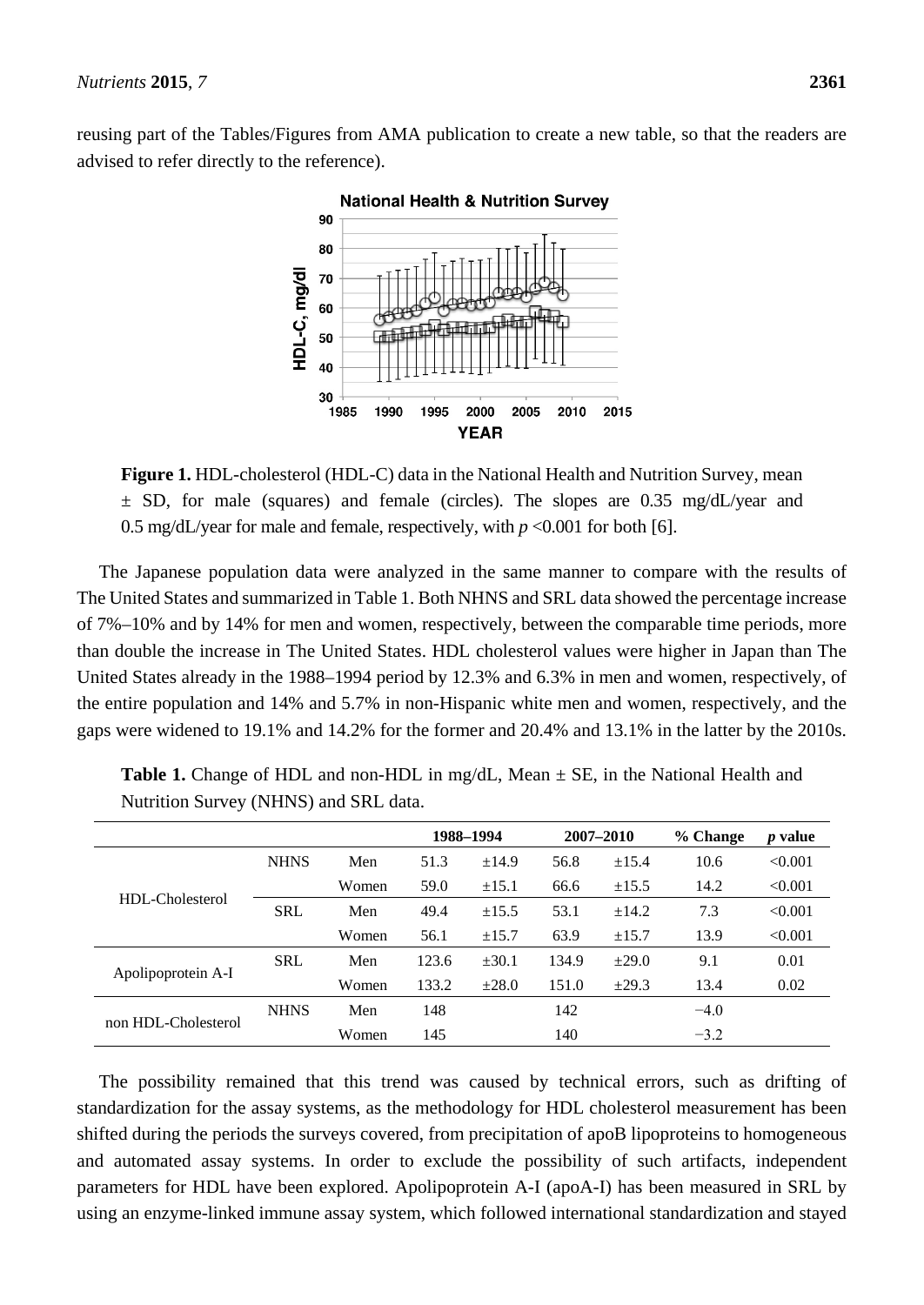with the same technology throughout the period. As demonstrated in Figure 2 and Table 1, apoA-I data obtained from SRL showed a similar trend of increase to that observed with HDL cholesterol [6]. The increase was also confirmed in the data obtained in the Serum Lipid Survey by the Research Group for Primary Hyperlipidemia under the Ministry of Health, Welfare and Labor of Japan, conducted in 1990 and 2000 independently of NHNS [6,20,21]. HDL cholesterol increased in all age groups of both men and women by 10.3% and 12.6%, respectively, being consistent with other results. In contrast, non-HDL cholesterol values decreased in the both countries, but seemed more in the United States than in Japan [6,19]. The age distribution profile of non-HDL cholesterol was almost superimposable between 1990 and 2000 in Serum Lipid Survey [6,20,21].



**Figure 2.** Apolipoprotein A-I (ApoA-I) measured commercially in the SRL laboratory, mean  $\pm$  SD, for male (squares) and female (circles). The slopes are 0.485 mg/dL/year and 1.064 mg/dL/year for male and female, respectively, with  $p < 0.001$  for both [6].

We thus conclude that the increase of HDL is very likely a real phenomenon, both in the United States and Japan. Average HDL level among Japanese is apparently higher than that of Americans of most ethnic groups. It was already higher 25 years ago and the difference became much greater in the past 20 years, reaching almost 20% in men and 13%–14% in women (Table 1).

## **3. Simulation of the Effect of Raising HDL on CHD in Japan**

It is an important question to what extent the change in plasma concentration of each lipoprotein subfraction would contribute to the risk of atherosclerotic vascular diseases in the Japanese population. The prevalence of stroke and CHD is roughly similar in Japan but lipoprotein risks for the former are not apparently detected, perhaps because the aging risk masks them. On the other hand, many cohort or observational trial studies in Japan, including those of ourselves, demonstrated that plasma HDL cholesterol is the strongest risk predictor for CHD among lipoprotein-related parameters, including low density lipoprotein (LDL) cholesterol [4,5]. Pharmacological reduction of LDL-cholesterol did demonstrate reduction of the risk of CHD by some 30% in Japan even though LDL is not the leading risk factor [22]. Therefore, it is not irrational to conceive that HDL cholesterol could be a better target to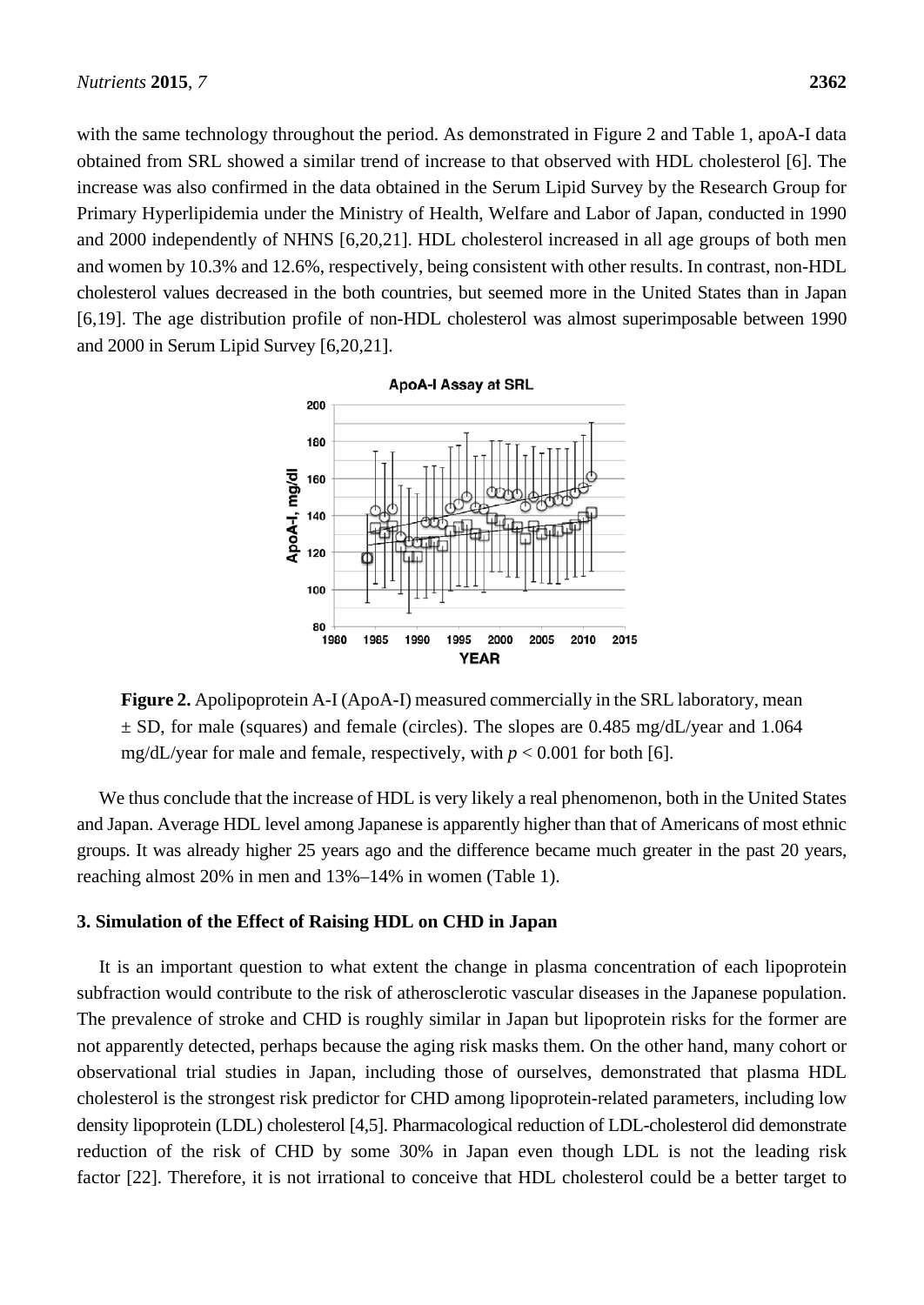prevent CHD, assuming that raising HDL reverses the risk similarly to reduction of LDL. We therefore attempted to conduct such a simulation [7].

The age-adjusted prevalence of myocardial infarction was obtained as events per year per population of 1000 for every segment of serum LDL-cholesterol and HDL-cholesterol concentration, from the cohort study Japan Lipid Intervention Trial (J-LIT), six-year follow-up study of 47,294 patients treated with low-dose simvastatin, carried out between 1992 and 1999 [23]. Serum lipoprotein cholesterol concentration profiles among Japanese were taken from the study by the Research Committee on Serum Lipid Levels Survey 1990 in Japan [20]. Population statistics of Japan were taken from the Census Japan 1995 [24] for the age group of 50–70 to match the age range of the subjects monitored in J-LIT and population profiles of serum LDL-cholesterol and HDL-cholesterol were calculated for this age group. We concluded that raising HDL cholesterol is more efficient than reduction of LDL cholesterol for prevention of myocardial infarction (MI) in Japan based on the assumption that the former approach is valid to reverse the risk, although, sex difference has not been taken into consideration [7].

As the further detail of J-LIT data became available for male and female subjects separately [25] (Figure 3), the same simulation was conducted for each sex for this review. The treatment efficacy was empirically calculated by the method previously described [7]. The process of the calculation can be followed as the data in Table 2 for male. The population in each lipoprotein concentration sextile was determined from its distribution statistics [20]. The number of new patients a year was predicted for each segment by using the primary risk estimates of MI for each lipoprotein segment group in J-LIT study [23,25]. Reduction of MI in the population segments by reducing LDL to the next lower segment was estimated by the difference of the primary risk between these segments, assuming that the risk is reversible by reducing LDL concentration. This calculation was sequentially performed to simulate reduction of the numbers of the patients by reducing LDL of the entire population from one segment to the next towards the lowest LDL segment. For HDL, the same procedure was applied, except that the calculation starts with the lowest HDL group to shift to the higher segment. The efficacy of the treatment (assuming it is "effective") was calculated as the number needed to treat (NNT) for each level of lipoprotein target.



**Figure 3.** Age-adjusted risk of myocardial infarction (MI) dependent of plasma lipoprotein-cholesterol for each sex. The risk is expressed as events per 1000 population per year  $(MI/IK/1Y)$  in J-LIT trial [25].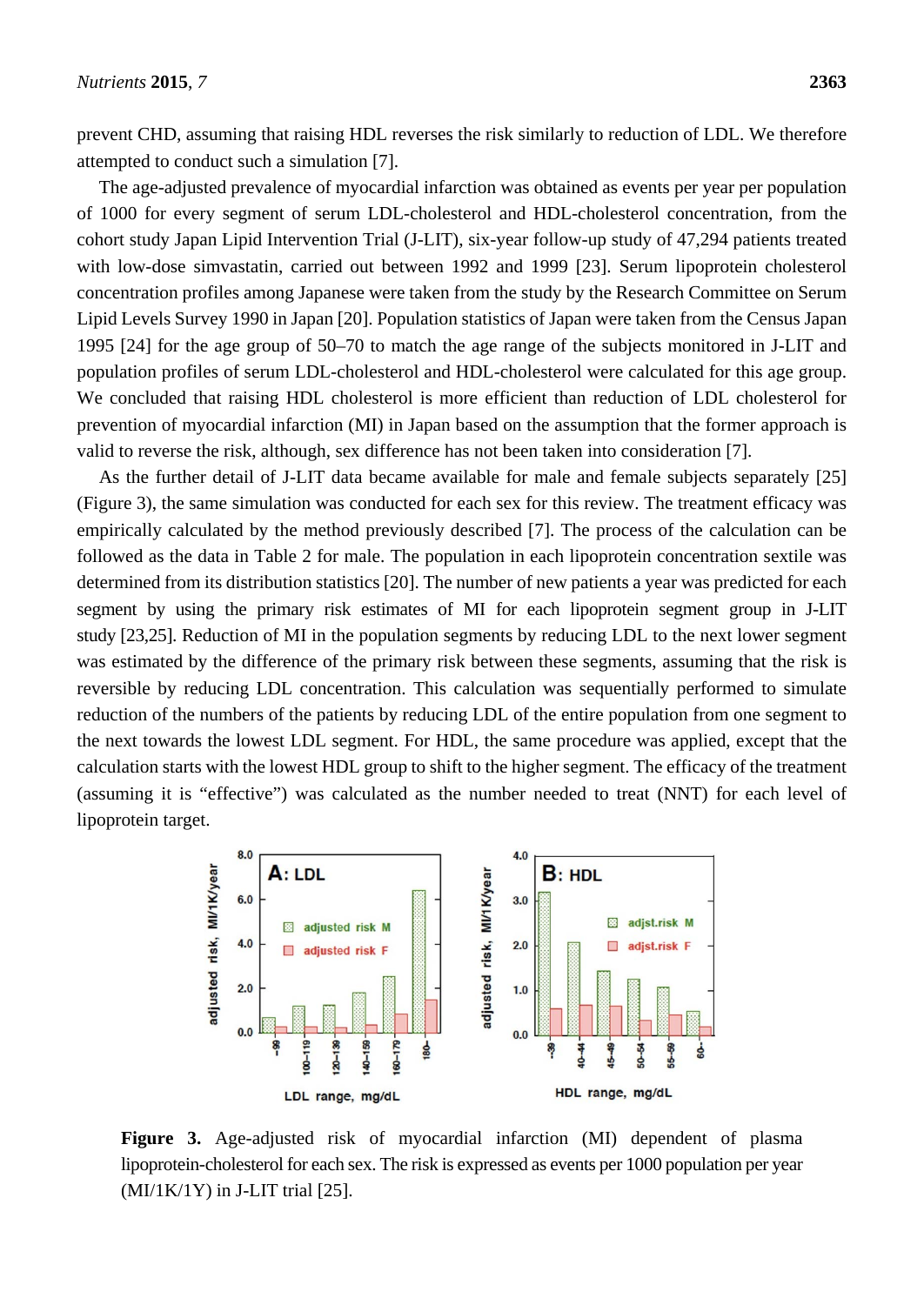The numbers of new MI patients a year were predicted for each segment group of LDL or HDL in Table 2 from the population in each LDL or HDL concentration segment group and the risk-adjusted MI prevalence in the J-LIT study as MI/1000/year (MI/K/Y). The numbers in each line of LDL/HDL segment (I–VI) in Table 2 indicate MI/K/Y when the people in the respective segment are treated to reduce LDL cholesterol (2A) or increase HDL cholesterol (2B) to the segment (I–VI) represented by each column. Therefore, the sum of each column (the bottom line, total) indicates MI/K/Y when the segment level of the column was reached by the treatment of the entire population. For example, the population with LDL above 180 mg/dL is 854,000 and the number of MI is predicted as 5449 per year (Table 2A). If the LDL level of this entire population group can be reduced to the 160–180 mg/dL segment, the number of MI in this original group decreases to 2178, and then it becomes 1554 when LDL is reduced further to the 140–160 mg/dL segment. A similar assumption was followed for the effect of raising HDL in Table 2B. Parameters for the "treatment efficacy" were calculated as NNT in Table 3. Overall decreases of the MI patients by LDL reduction/HDL elevation were taken from the values in Table 2. The population needed to treat to accomplish the particular lipoprotein level segment was calculated (to reach the 120–140 mg/dL of LDL cholesterol segment, add 854K, 2196K and 3660K in Table 2A, for example). The NNT can be thus calculated for each LDL target segment. For graphical illustration of NNT for each sextile as the efficacy of the treatment, the inverse of the value  $(\times 1000)$  was used.

| (A)            |                            |        |                   |                                          |           |        |        |        |                                          |             |
|----------------|----------------------------|--------|-------------------|------------------------------------------|-----------|--------|--------|--------|------------------------------------------|-------------|
| <b>Segment</b> | LDL-C<br><b>Population</b> |        | MI/K/Y            | Number of MI/Y when the Segment Targeted |           |        |        |        |                                          |             |
|                |                            | mg/dL  | (K)               |                                          | VI        | V      | IV     | III    | $\mathbf{I}$                             | $\mathbf I$ |
| I              |                            | $-100$ | 6100              | 0.67                                     | 4087      | 4087   | 4087   | 4087   | 4087                                     | 4087        |
| $\mathbf{I}$   | 100                        | $-120$ | 5856              | 1.18                                     | 6910      | 6910   | 6910   | 6910   | 6910                                     | 3924        |
| Ш              | 120                        | $-140$ | 5734              | 1.22                                     | 6995      | 6995   | 6995   | 6995   | 6776                                     | 3842        |
| IV             | 140                        | $-160$ | 3660              | 1.82                                     | 6661      | 6661   | 6661   | 4465   | 4319                                     | 2452        |
| V              | 160                        | $-180$ | 2196              | 1.82                                     | 5600      | 5600   | 3997   | 2679   | 2591                                     | 1471        |
| VI             | 180                        |        | 854               | 6.38                                     | 5449      | 2178   | 1554   | 1042   | 1008                                     | 572         |
| Total          |                            |        | 24,400            |                                          | 35,702    | 32,431 | 30,204 | 26,178 | 25,691                                   | 16,348      |
|                | (B)                        |        |                   |                                          |           |        |        |        |                                          |             |
| <b>Segment</b> |                            | HDL-C  | <b>Population</b> | MI/K/Y                                   |           |        |        |        | Number of MI/Y when the Segment Targeted |             |
|                |                            | mg/dL  | (K)               |                                          | <b>VI</b> | V      | IV     | III    | $\mathbf{I}$                             | I           |
| I              | 60                         |        | 5612              | 0.53                                     | 2974      | 2974   | 2974   | 2974   | 2974                                     | 2974        |
| $\mathbf{I}$   | 55                         | $-60$  | 3172              | 1.08                                     | 3426      | 3426   | 3426   | 3426   | 3426                                     | 1681        |
| $\rm III$      | 50                         | $-55$  | 3416              | 1.25                                     | 4270      | 4270   | 4270   | 4270   | 3689                                     | 1810        |
| IV             | 45                         | $-50$  | 3904              | 1.43                                     | 5583      | 5583   | 5583   | 4880   | 4216                                     | 2069        |
| V              | 40                         | $-45$  | 3172              | 2.07                                     | 6566      | 6566   | 4536   | 3965   | 3426                                     | 1681        |
| VI             |                            | $-40$  | 5124              | 3.2                                      | 16397     | 10607  | 7327   | 6405   | 5534                                     | 2716        |
| Total          |                            |        | 24,400            |                                          | 39,216    | 33,426 | 28,116 | 25,920 | 23,265                                   | 12,931      |

**Table 2.** (**A**) Decrease of myocardial infarction (MI) by reducing LDL cholesterol (LDL-C; male), according to the method in ref. [7]; (**B**) Decrease of MI by increasing HDL cholesterol (HDL-C; male).

Each line represent the group of the subjects of lipoprotein cholesterol level (LDL-C or HDL-C) defined as I to VI with population of the age between 50 and 70 (J-LIT age) and risk of myocardial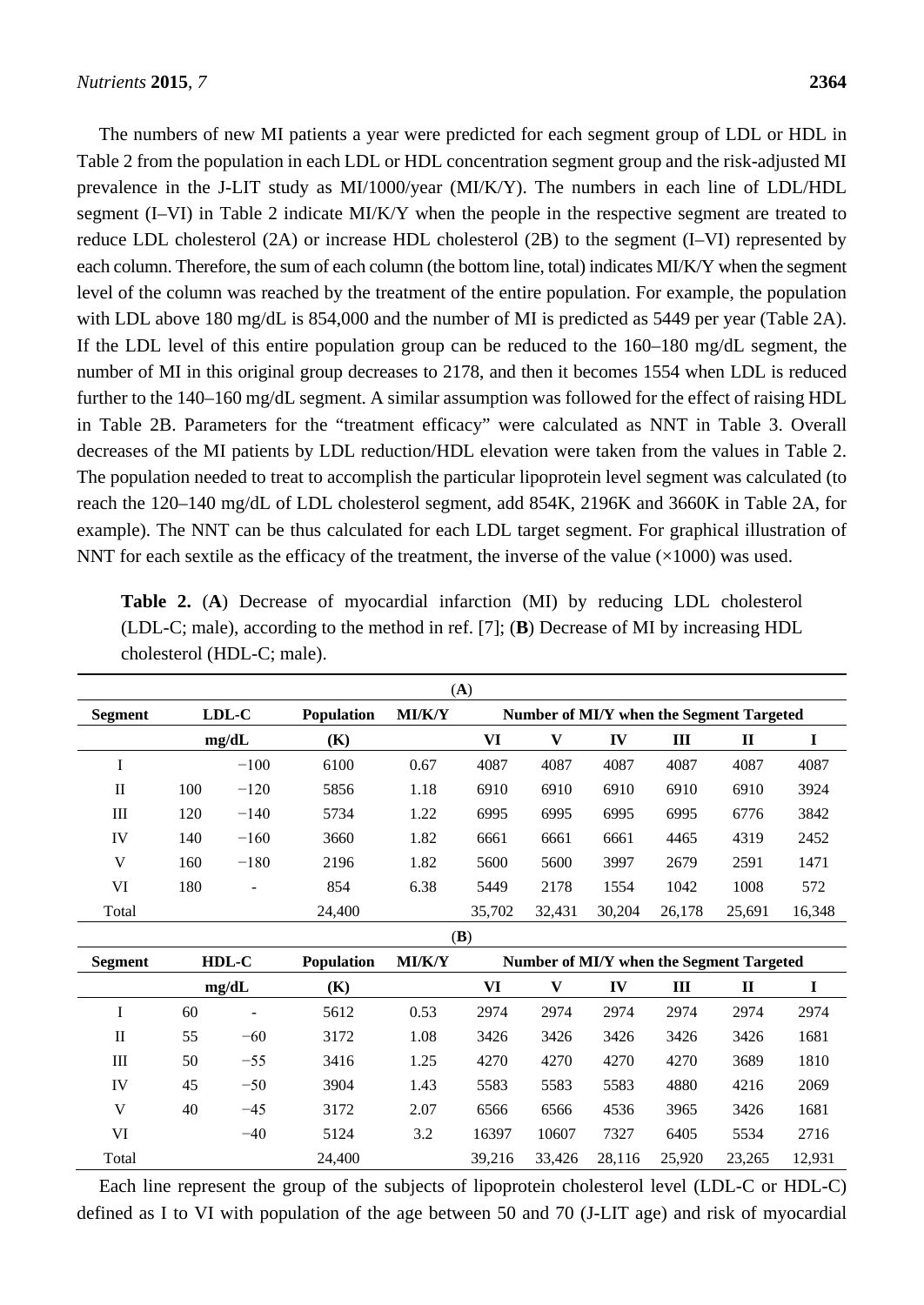infarction (MI/K/Y), and predicted numbers when lipoprotein-C is managed towards the target segment as VI to I. Total indicates the sum of the column, *i.e.*, the numbers of MI when each lipoprotein-C target is achieved. When no treatment is done, the number of MI is predicted as 35,702 while it is down to 30,204 if the goal of the segment IV is achieved for the entire population.

| (A)                         |          |              |             |               |               |          |  |  |
|-----------------------------|----------|--------------|-------------|---------------|---------------|----------|--|--|
| <b>HDL Segment Targeted</b> | I        | $\mathbf{I}$ | III         | IV            | V             | VI       |  |  |
|                             | $(-100)$ | $(100-120)$  | $(120-140)$ | $(140 - 160)$ | $(160 - 180)$ | $(180-)$ |  |  |
| Total MI                    | 16,348   | 25,691       | 26,178      | 30,204        | 32,431        | 35,702   |  |  |
| % reduction                 | 46       | 72           | 73          | 85            | 91            | 100      |  |  |
| <b>MI</b> Overall Decreased | 19,354   | 10,011       | 9527        | 5498          | 3271          |          |  |  |
| Population to Treat (K)     | 18,300   | 12,444       | 6710        | 3050          | 854           |          |  |  |
| <b>NNT</b>                  | 946      | 1242         | 704         | 555           | 261           |          |  |  |
| $1/NNT \times 1000$         | 1.5      | 0.805        | 1.42        | 1.8           | 3.83          |          |  |  |
| (B)                         |          |              |             |               |               |          |  |  |
| <b>HDL Segment Targeted</b> | I        | $\mathbf{I}$ | Ш           | IV            | V             | VI       |  |  |
|                             | $(60-)$  | $(55-60)$    | $(50 - 55)$ | $(45 - 50)$   | $(40-45)$     | $(-40)$  |  |  |
| Total MI                    | 12,931   | 23,265       | 25,920      | 28,116        | 33,426        | 39,216   |  |  |
| % reduction                 | 33       | 59           | 66          | 72            | 85            | 100      |  |  |
| <b>MI Overall Decreased</b> | 26,285   | 15,951       | 13,296      | 11,100        | 5790          |          |  |  |
| Population to Treat (K)     | 18,788   | 15,616       | 12,200      | 8296          | 5125          |          |  |  |
| <b>NNT</b>                  | 714      | 979          | 918         | 737           | 885           |          |  |  |
| $1/NNT \times 1000$         | 1.401    | 1.021        | 1.089       | 1.451         | 1.134         |          |  |  |

**Table 3.** (**A**) Number needed to treat (NNT) in prevention of myocardial infarction (MI) by increasing LDL cholesterol (male); (**B**) NNT in prevention of MI by increasing HDL cholesterol (male).

Parameters for treatment efficacy as each lipoprotein cholesterol target (I to VI) is achieved, based on the date in Table 2. NNT: number needed to treat ((decreased MI)/(Population to treat)). Calculation was, according to the method in ref. [7].

As demonstrated in Table 3, the estimated reduction of MI prevalence using this simulation is greater by raising HDL than reducing LDL in Japanese male subjects aged 50 to 70, assuming that the risk is reversible based on changes in the plasma concentration of each lipoprotein.

Figure 4 represents a graphical view of the results of the simulation for decrease of MI by reduction of LDL (4A) and raising HDL (4B) both in males and females. The data shown are for the number of patients per year as the lipoprotein treatment target is achieved for all those to be treated, and for NNT to reach this goal, calculated for each lipoprotein target levels (the values for male are listed in Table 3). For LDL reduction in males, the treatment efficacy (1/NNT) sharply dropped when the treatment goal is lowered from 180 to 160 mg/dL, and then gradually decreased to the level that NNT is a little higher than 1000. The final potential prevention of MI is estimated at about 50% by reducing LDL to 100 mg/dL. In females, the same tendency was demonstrated but with much lower incidence of CHD, but the data might not be qualified for conclusive analysis, since the number of the events was so low.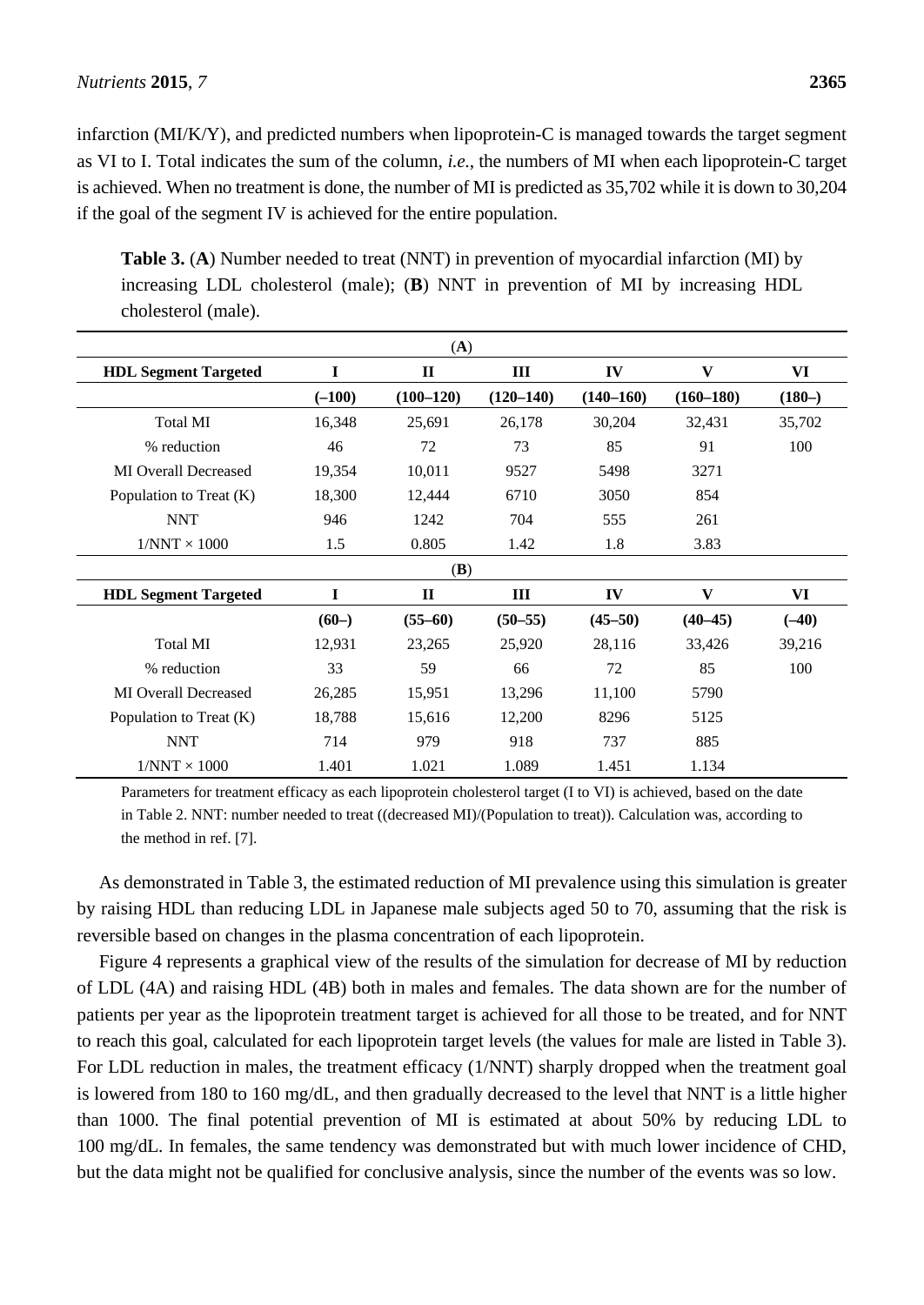

**Figure 4.** Prevention of ischemic heart disease in Japanese by decreasing LDL-cholesterol (LDL-C) and increasing HDL-cholesterol (HDL-C). Simulation for prevention of myocardial infarction (MI) based on the graphs in Figure 3 and demographic data of Japanese, for males and females, according to the data represented in Tables 2 and 3. Solid lines represent the inverse of NNT  $(\times 1000)$  as an indicator of the treatment efficacy for managing lipoproteins to a target. The value of each horizontal segment is the efficacy when reaching a target LDL or HDL level at the left or right end of the segment, respectively, in all Japanese at ages covered by the JLIT. Each horizontal segment of broken lines represents the number of MI patients when LDL is decreased or HDL is raised to the left end of the segment.

In the simulation of increasing HDL, the treatment efficacy did not diminish as much as the lowering of LDL when HDL cholesterol increased from below 40 mg/dL to over 60 mg/dL. The NNT stayed at around the level somewhat less than 1000 throughout the range of change in HDL. The reduction of MI is linear and would reach approximately 30% of the original level by raising HDL cholesterol to the segment over 60 mg/dL. In females, the results were essentially similar to those in males but not highly conclusive because of low incidence of events.

Our simulation model predicted that MI among Japanese could be prevented by at most 50% by aggressive reduction of LDL, but could reach as much as 70% by interventions raising HDL, granted it is feasible. LDL reduction, however, may have an advantage over raising HDL with respect to the treatment effectiveness (NNT) as far as setting a target higher than 160 mg/dL. These results indicate that elevation of LDL is not as great a risk factor for CHD in the Japanese as is low HDL, and low HDL should be considered as a more important target to reduce the overall risk.

#### **4. A Genetic Factor that Increases HDL among the Japanese**

Plasma HDL concentration, typically represented by HDL cholesterol content, is likely more important for Japanese public health than in the Western world. This is suggested by the higher average HDL concentration in Japan, the fact that CHD events are lower in Japan, and based on the simulation model presented here predicting the potential of more efficient reduction of atherosclerotic cardiac diseases by raising HDL than by reducing LDL. It is quite conceivable that some genetic factors may also contribute to the higher plasma HDL concentration in Japan. One genetic factor resulting in higher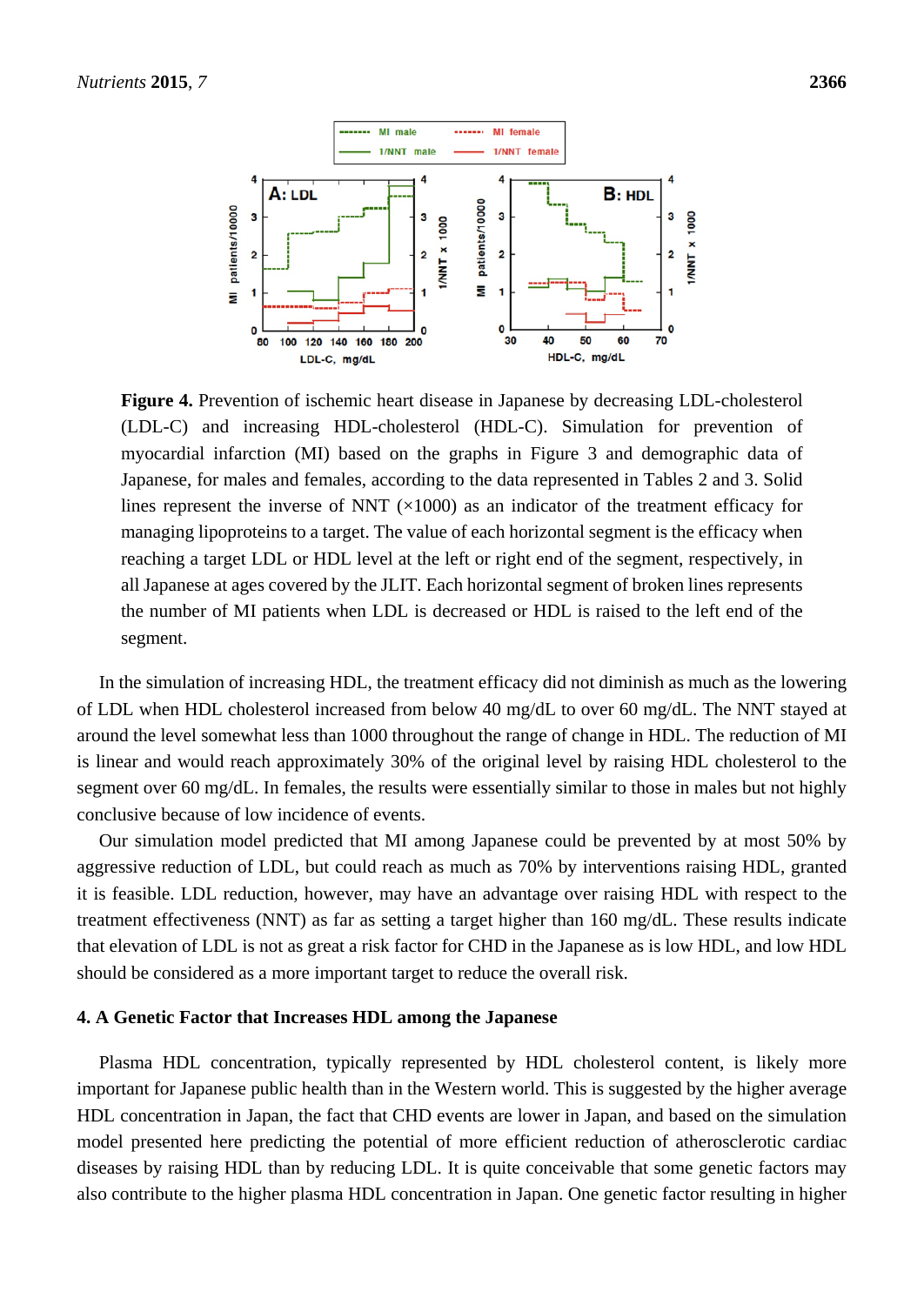HDL cholesterol and higher frequency in Japan are dysfunctional mutations of cholesteryl ester transfer protein (CETP).

CETP is a glycosilated plasma protein with a molecular weight of 74,000 that catalyzes the non-directional equimolar exchange of non-polar lipids, mainly cholesteryl acylester (CE) and triglyceride (TG), among lipoprotein particles core [26–28]. CETP is present in the plasma of some animals, such as rabbits, hamsters and some primates including humans [29]. The reaction equalizes distribution of the core lipids among lipoproteins. CE is actively generated in plasma HDL by the lecithin: cholesterol acyltransferase (LCAT) reaction and TG originates in secretion of very-low-density lipoproteins (VLDL) and chylomicrons by the liver and the intestinal cells, respectively. Accordingly, CETP mediates the net movement of CE from HDL to VLDL/chylomicrons and TG from VLDL/chylomicron to HDL and low-density lipoproteins (LDL) [26], and consequently regulates the HDL cholesterol level in plasma [30]. Increase of the plasma TG therefore results in decrease of HDL cholesterol, which may partially explain the cardiovascular risk of hypertriglyceridemia. In turn, HDL-CE increases when the CETP reaction decreases. Generation of CE by LCAT in HDL is one of the driving forces for the removal of cell cholesterol [31], and is an important part of cholesterol transport from somatic cells to its catabolic site, the liver. The CETP reaction may facilitate this transport by sending CE from HDL to the LDL pathway for removal from plasma through the hepatic LDL receptor [29].

The patients with CETP deficiency patients were first discovered in Japan in 1985 in individuals with extremely high HDL cholesterol [32,33] and CETP mutations were subsequently identified [34]. This was found to be a frequent cause of hyperalphalipoproteinemia among Japanese. The two major mutations account for the majority of the cases are intron  $14 G(+1)$ -to-A (Int14A) and exon 15 missense mutation (D442G) [35–37]. These two mutants are present in 1% to 2% and 6% to 7% of the Japanese population, respectively. Sporadic cases of other CETP mutations have also been identified among Japanese [36–40]. Accordingly, the estimated numbers of CETP mutation heterozygotes in japan is around 10 million, with 150,000 to 250,000 having mutations in both CETP alleles. Based on this frequency, CETP deficiency may account for 27.6% of the people with HDL cholesterol  $\geq$ 60 mg/dL and 31.4%–32.5% of those with HDL  $\geq$ 80 mg/dL in Japan [35,41].

The first non-Japanese patient with CETP deficiency was of Chinese descent, reported from Switzerland [42]. Several reports thereafter described CETP deficiency among other Asians. The prevalence of CETP D442G was found to be 2.1%–3.8% in the Mainland Chinese population [43,44], and 4.5%–6.7% in the population of Taiwan [45,46]. The prevalence of D442G was estimated to be 12% among Koreans based on an allele frequency of 6% [47] and 6.9% in the Vietnamese population [48]. D442G heterozygosity was found to be the cause of nine out of the 35 individuals with hyperalphalipoproteinemias in a study in Thailand [49], accounting for 26% of cases, similar to the ratio among the Japanese [35,41] and strongly indicating that CETP mutants are common in Thailand. Further detailed information is available in the previous review article [50]. More recent result for Siberian Yakuts indicates the prevalence of D442G mutant is 16.3% in the native Yakuts, compared to 5.2% among the non-indigenous Siberians [51], whose intermarriage rate with Yakuts is estimated at 10% to 20% (Ariev AL, personal communication). Not much reliable information is available for the Int14A CETP mutation, except for two out of the 145 subjects (1.4%) in Hong Kong Chinese [52] and none of 346 Vietnamese [48]. In the Omagari of Akita district in Northern Japan, accumulation of Int14A has a heterozygote prevalence of 27% [37]. These up-to-date data are summarized in Table 4.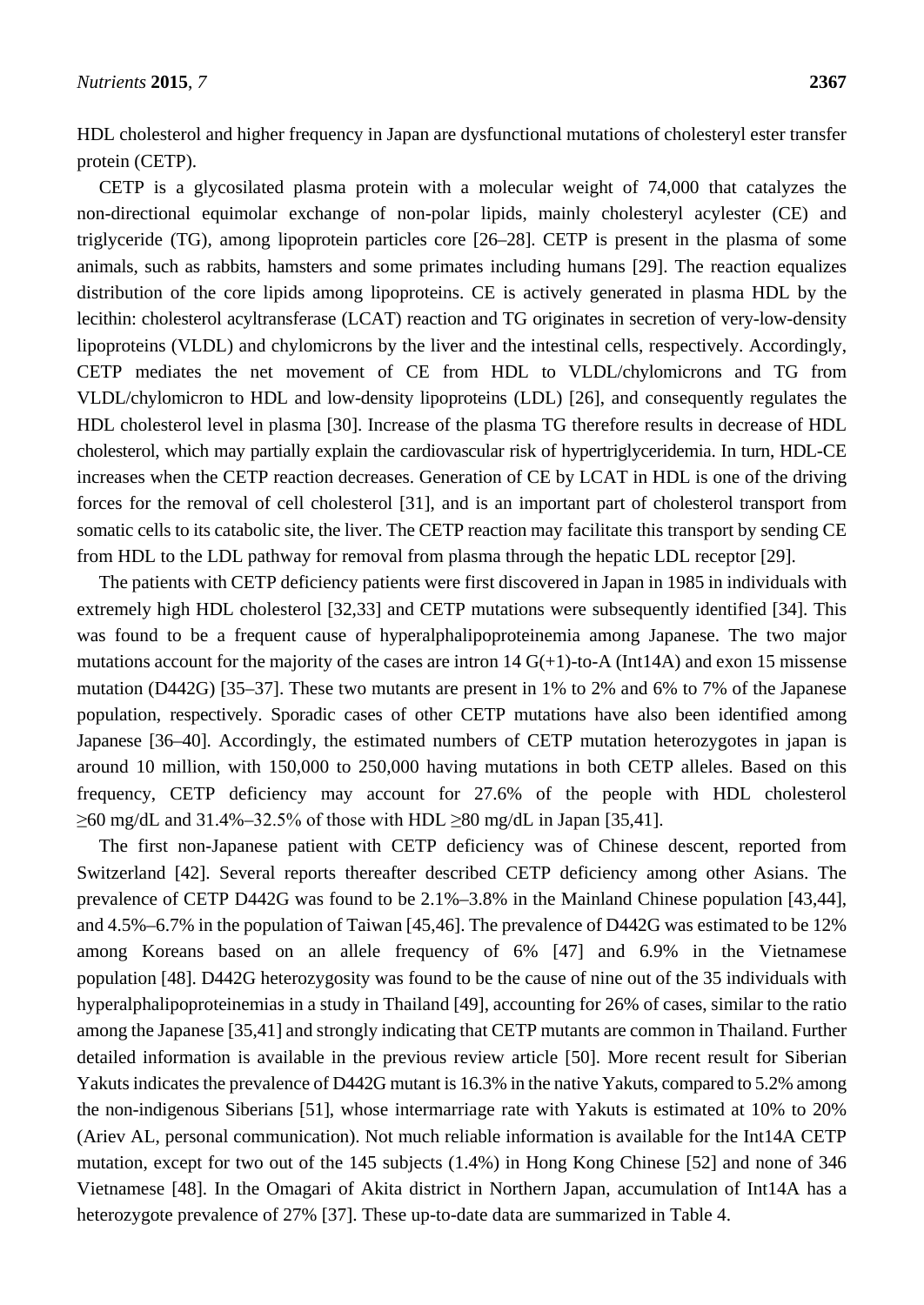|                         | <b>D442G</b> | In14                     | <b>Number</b>           |
|-------------------------|--------------|--------------------------|-------------------------|
|                         |              |                          | Genotyped               |
| Japanese Americans      | 5.1          | 0.49                     | 3469                    |
| Japanese not on meds    | 8.1          | 0.60                     | 2267                    |
| Osaka controls          | 6.0          | 1.00                     | 514                     |
| Japanese children       | 6.0          | 0.00                     | 500                     |
| Japanese hemodialysis   | 6.5          | $\overline{\phantom{a}}$ | 414                     |
| Japanese FH             | 3.5          | 0.69                     | 288                     |
| Japanese centenarians   | 6.3          | 0.78                     | 256                     |
| Japanese controls       | 6.8          | 1.69                     | 236                     |
| Japanese normal HDL     | 13.7         | 4.42                     | 226                     |
| Japanese controls       | 6.8          | 1.58                     | 190                     |
| Ohmagari controls       | 4.0          | 27.0                     | 173                     |
| Chinese controls        | 4.2          | $-$                      | 379                     |
| Chinese controls        | 5.0          | 1.00                     | 335                     |
| Chinese controls        | 3.3          | $-$                      | 209                     |
| Chinese CHD             | 10.8         | $-$                      | 203                     |
| Chinese CHD             | 3.5          | 0.00                     | 200                     |
| Chinese stroke          | 3.6          | 0.91                     | 110                     |
| Chinese Healthy elderly | 3.0          | $-$                      | 103                     |
| Chinese MI              | 3.5          | 1.05                     | 94                      |
| Hong Kong Chinese **    | $-$          | 1.4                      | 145                     |
|                         |              |                          | (Thu et al. [48])       |
| Taiwanese controls      | 6.7          | 718                      |                         |
| Taiwanese controls      | 4.7          |                          | 278                     |
| Taiwanese controls      | 4.5          |                          | 224                     |
| Taiwanese CHD           | 7.7          |                          | 196                     |
| Korean **               | 12           |                          | 270                     |
|                         |              |                          | (Song et al. [47])      |
| Korean post menopausal  | 9.2          |                          | 228                     |
| Vietnamese              | 6.9          | 0.00                     |                         |
| Yakuts **               | 16.3         |                          | 144                     |
|                         |              |                          | (Arkhipova et al. [51]) |

**Table 4.** Allele Frequency identified as prevalence of mutants, summarized by Thompson *et al*. \* [50], unless otherwise referred to \*\*.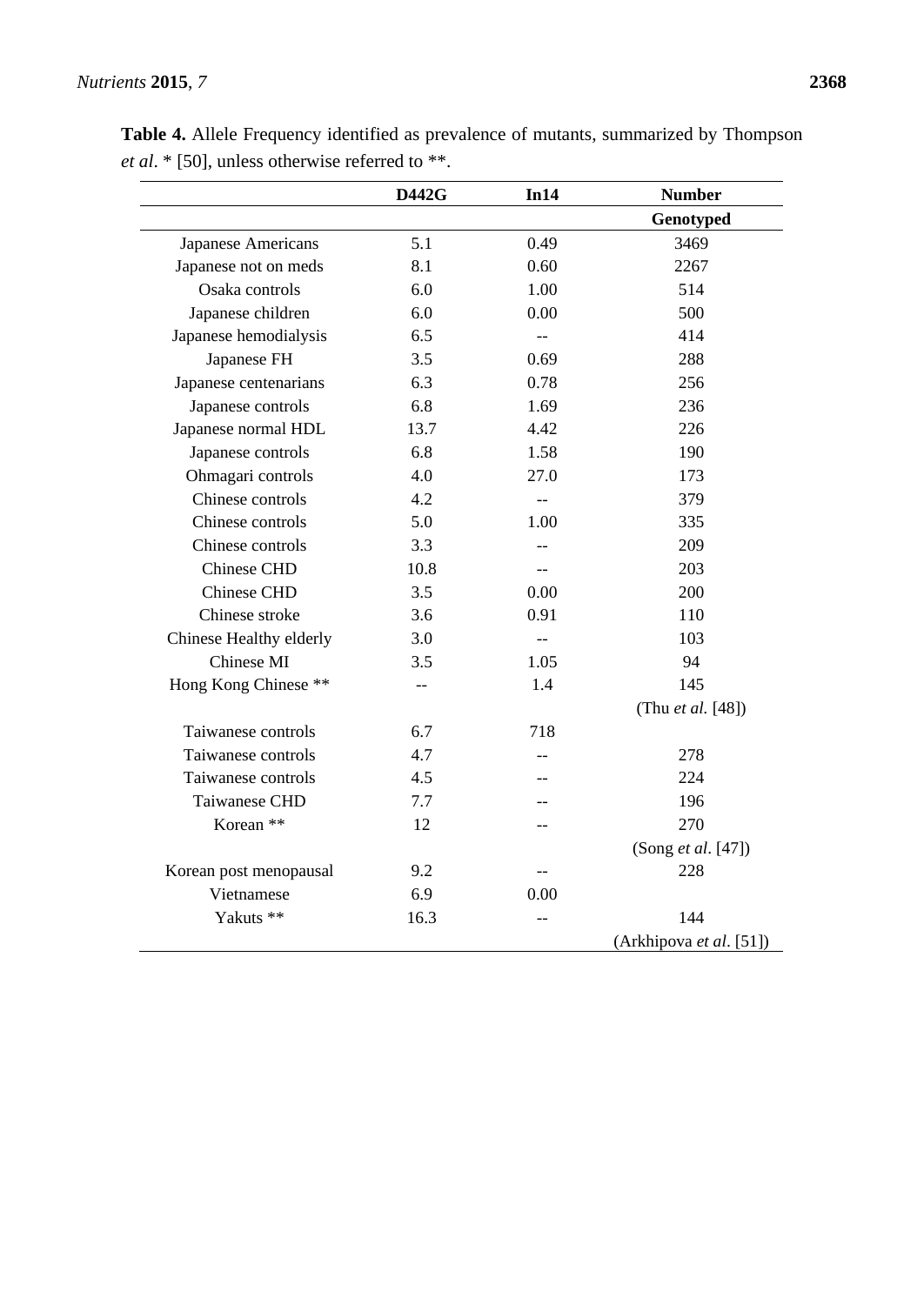|                                                        | <b>D442G</b>        | In14 | <b>Number</b><br>Genotyped |
|--------------------------------------------------------|---------------------|------|----------------------------|
| Russians/Ukrainians **                                 | 5.2                 | --   | 116                        |
| $(10\% - 20\% \text{ cross-marriage})$<br>with Yakuts) |                     |      | (Arkhipova et al. [51])    |
| North Indian controls                                  | 0.0                 | 0.0  |                            |
| French healthy controls                                | 0.0                 |      |                            |
| Scottish case/controls                                 | 0.0                 |      |                            |
|                                                        | (<1.0)              |      |                            |
| Caucasians **                                          | (Thompson)          |      |                            |
|                                                        | <i>et al.</i> [50]) |      |                            |

**Table 4.** *Cont.*

In contrast, genetic CETP deficiency is rare in ethnic groups other than East Asians. No D442G mutations were found among the 400 individuals examined in North India [53]. The first Caucasian case was reported in 1997 [54], and the presence of one case of Int14A was recognized in 1998 in Canada without ethnic background information [55]. It was concluded that CETP deficiency is rare among North American Caucasians [56]. Nevertheless, a few studies reported sporadic cases of CETP deficiency from the United States [57], Italy [58,59], and the Netherlands [56,60]. There was a statement for the frequency of D442G mutant as "less than 1%" in US without providing the data [61].

In summary, CETP deficiency is highly prevalent in East Asia, at least among the Japanese, Chinese both in Mainland and Taiwan, and Koreans, predominantly with the D442G mutant. It is likely be similarly as frequent in Thailand, Vietnam and Siberian native people. Int14A mutant may be a second common mutation, but it is not clearly evident except in Japan. Many other less-frequent types of mutation have also been found in Japan, but such information is not available so far from other Asian regions. In contrast, it is rare in any other ethnic groups in other parts of the world. The two common Asian mutations are not commonly identified even among the sporadic cases from other continents. Thus, geographic or ethnic distribution of CETP mutations is extremely unique. It can be hypothesized that there is a unique environmental reason(s) for this peculiar accumulation of CETP mutants, other than Omagari, Japan, that is potentially due to a founders' effect [37].

Clinical manifestations of CETP deficiency are limited to the abnormal plasma lipoprotein profile, including markedly elevated HDL cholesterol and moderately reduced LDL cholesterol. With reduced CETP activity, CE generated by LCAT is retained in HDL while its substrate molecules of free cholesterol and glycerophospholipids are continuously supplied to HDL from other lipoproteins and cells, including erythrocytes by non-specific exchange or other transfer reactions [31]. Thus, HDL particles become larger as the core CE compartment expands. Therefore, the apparent increase of HDL cholesterol is not due to an increase in HDL particle number but because of the enlargement of the particles, to the extent of reaching diameters as large as LDL [62–64]. LDL particles in turn get somewhat smaller and contain an increased amount of TG in their core and resulting in overall reduction of LDL-cholesterol [65,66]. No obvious clinical symptoms are present in CETP-deficient individuals.

We thus investigated region-specific and potentially fatal diseases that might be associated with plasma lipoprotein metabolism to explore a screening factor for accumulation of CETP mutations in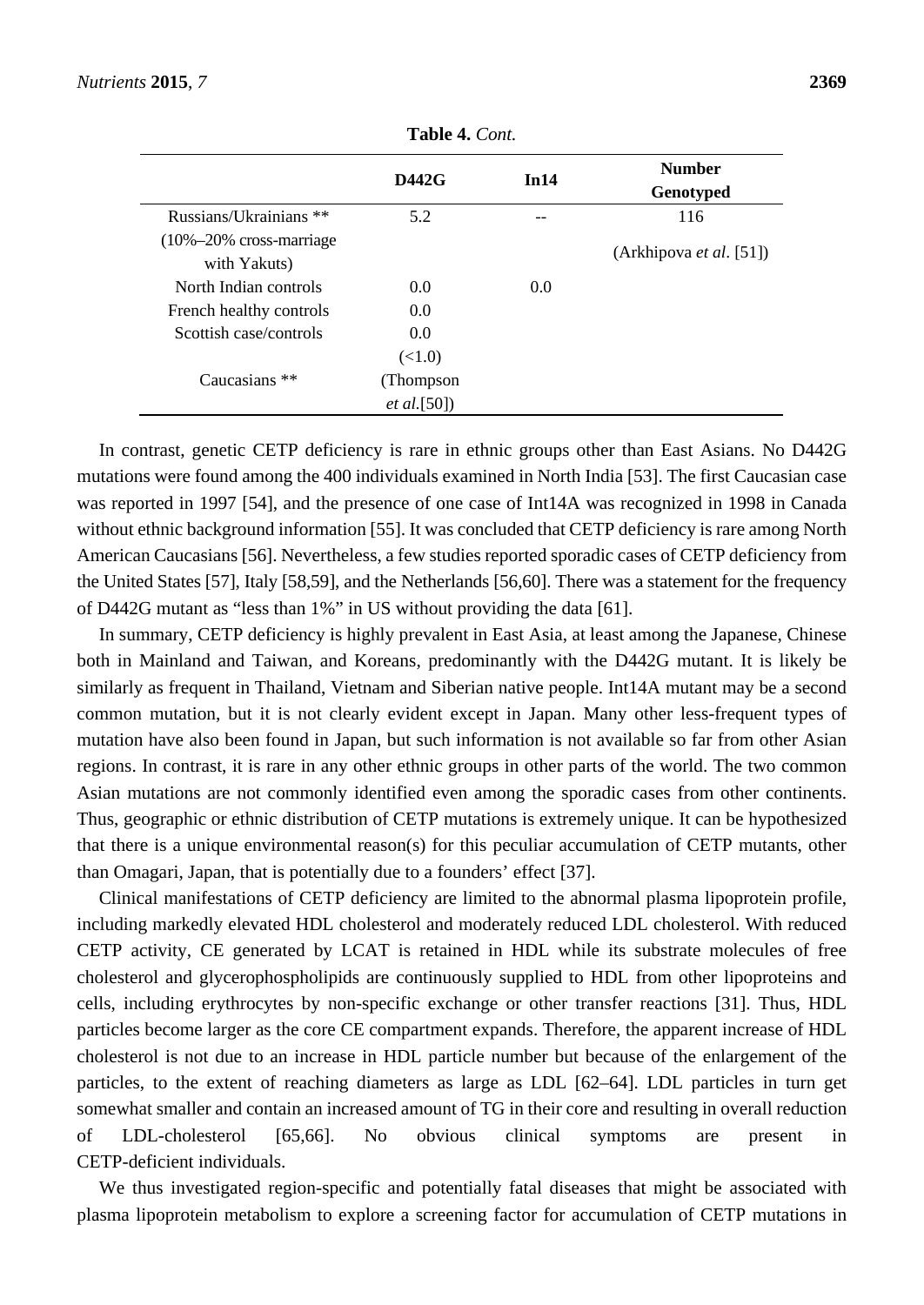East Asia, and focused on *Schistosoma japonicum*, an Asian-specific blood fluke [8–10]. Parasitic blood flukes reside as a pair in the host portal and intestinal veins and use plasma lipoproteins as nutrient sources through the lipoprotein receptor-like systems. A portion of the eggs laid for excretion through the gastrointestinal tract go into the liver via the portal circulation and undergo ectopic embryonation to cause hepatic granulomatosis and fatal cirrhosis. Accordingly, we examined *Schistosoma japonicum*, with respect to dependency of its pathogenesis on plasma lipoproteins. The parasites were shown to take up CE from HDL for the embryonation of their eggs to miracidia, which is a critical step of the hepatic pathogenesis of this parasite, but this reaction was shown to be impaired from the HDL of CETP-deficiency (Figure 5). Due to similarity of the reaction to those by scavenger receptor B1 or CLA-1 of selective CE uptake from HDL in rodents or humans, we searched for a factor responsible for this reaction as a CD-36 family protein(s). A new protein, CD36-related protein (CD36RP), was cloned from the adults and the eggs of *Schistosoma japonicum*, with 1880-bp encoding 506 amino-acid residues exhibiting the CD36 domains and two transmembrane regions. The extracellular domain of this protein selectively bound normal human HDL but neither LDL nor CETP-deficiency HDL, and the antibody against the extracellular domain suppressed the selective HDL-CE uptake from normal HDL and embryonation of the eggs (Figure 6). When infected with *Schistosoma japonicum*, wild-type mice developed less hepatic granulomatosis than CETP-transgenic mice by the ectopic egg embryonation (Figure 7). CD36RP is thus a candidate receptor of *Schistosoma japonicum* to facilitate uptake of HDL-CE necessary for egg embryonation. Abnormal HDL caused by CETP-deficiency retards this process and thereby protects the patients from development of hepatic lesions in this infection.



**Figure 5.** *Cont.*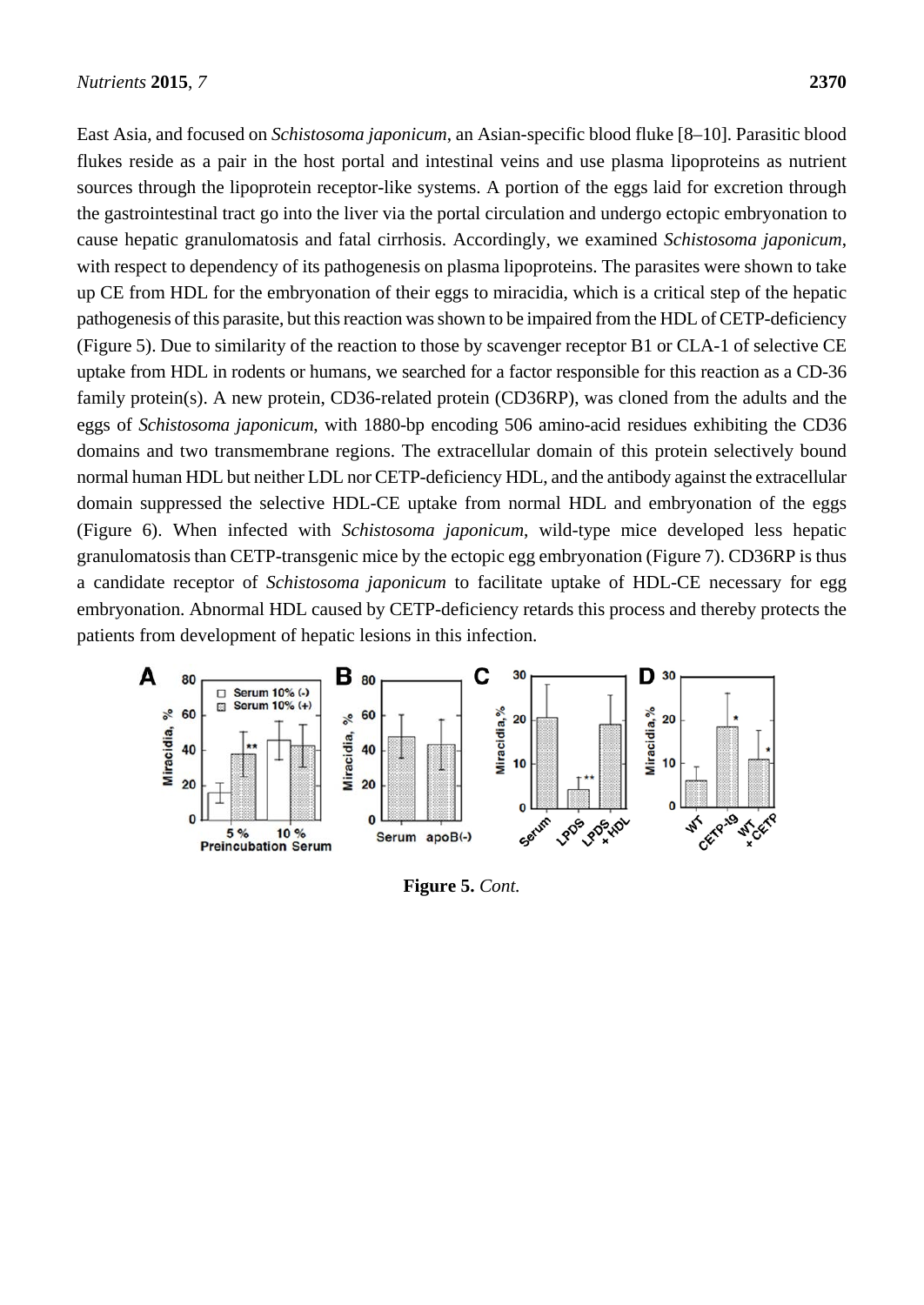

**Figure 5.** Lipoprotein requirement for embryonation of the *S. japonicum* eggs after eight days in culture [7–10]. (**A**): incubation of the eggs with and without human serum (10%) after pre-exposure of the parents while laying the eggs to 5% and 10% of human serum. Embryonation proceeds when the parents or eggs have access to adequate human serum. Preincubation with 5% serum is applied hereafter; (**B**): Embryonation is not influenced even when apoB-lipoprotein is removed from human serum (apoB (-)); (**C**): Embyonation requires the HDL fraction of human serum. LPDS; lipoprotein deficient serum; (**D**): The effect of mouse serum on the egg embryonation. Embryonation is poor with wild-type mouse serum that lacks CETP and proceeds with CETP-transgenic mouse serum (CETP-tg). Adding human CETP to the wild-type serum partially restored embryonation; (**E**): Embryonation of the *S. japonicum* eggs after eight days in culture with CETP-deficient human serum, taken from the reference [8]. Embryonation is estimated in the culture of the eggs in 10% normal human sera (N1 and N2) and that of CETP-deficient subjects (D1 and D2). Embryonation is retarded in CETP-deficient serum (**A**) and adding CETP recovers this (**B**). Normal HDL is adequate for the embryonation but not HDL from CETP-deficiency (C). \*\*  $p < 0.01$  and \*  $p$ < 0.05 from serum (-) (**A**), serum (**C**), WT (**D**), normal HDL (**E**).



**Figure 6.** Suppression of cholesteryl acylester (CE) uptake **(A)** and embryonation of the *S. japonicum* eggs **(B)** by the antibody raised against the extracellular domain peptide representing the residues 249–408 of CD36RP. Blank AB, nonimmunized rabbit antibody, Control AB, antibody against the intracellular domain of CD36RP (residues 331–348) [9,10].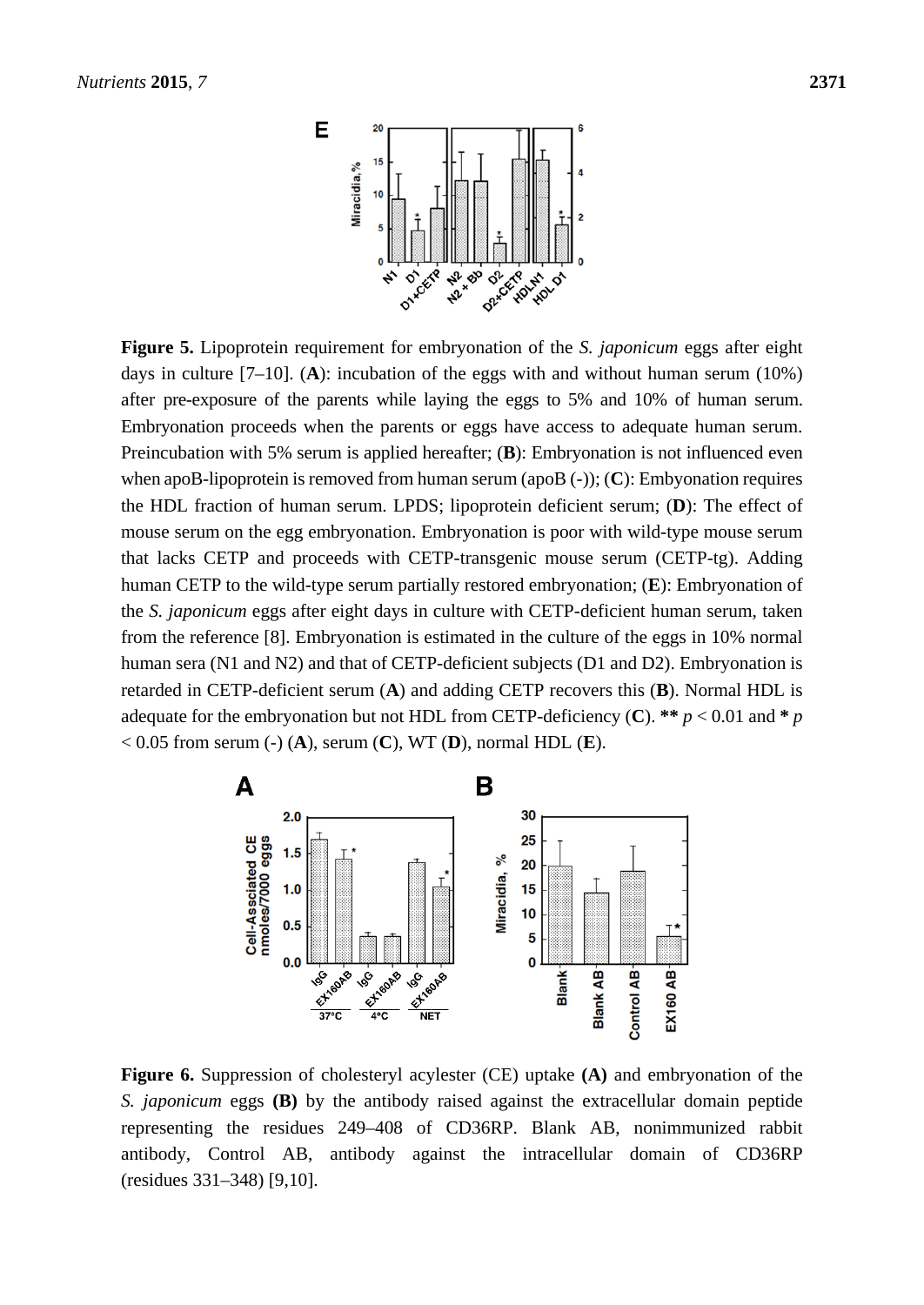

**Figure 7.** Egg embryonation and the liver lesion development in the wild-type and CETP-transgenic mice infected with *S. japonicum*. (**A**): Number of the eggs embolizing in the liver and ectopic embryonation of the eggs counted microscopically; (**B**): Granulomatosis lesion in the liver. The eggs and granulomatous lesions were identified microscopically in the liver specimens. The total area of the lesion per egg was calculated for each section. The area per egg was calculated as an average  $\pm$  SE of the 12 mice, for each of which 12 random liver sections were examined. Asterisks indicate difference at *p* < 0.05 from the wild type [8,10].

#### **5. Discussion**

Plasma HDL levels of the Japanese were shown to be high based on HDL cholesterol content and apoA-I levels, and have gradually but substantially increased even further during the past 20 years to reach the levels 15%–20% higher than the average in the United States (Table 1) [6,19]. This may contribute at least in part to low incidence of CHD, including myocardial infarction in japan [4,5]. Conversely, low HDL is a strong epidemiological risk for CHD in Japan. Raising HDL (cholesterol, at least in simulations) may potentially prevent the CHD more efficiently than reduction of LDL, assuming that correcting plasma lipoprotein concentrations can reverse the risk (Table 3, Figure 4) [7]. One of the genetic causes for high HDL in Japan is a high prevalence of mutation in the CETP gene, which is uniquely common in East Asia, at least from the Indochina Peninsula to Siberia. The two major mutations are present in 6%–10% of general population and may account for 25%–30% of high HDL populations in these regions. Homozygotes of CETP deficiency seem to be resistant to development of fatal hepatic Schistosomiasis providing survival advantage for development of these mutations in this region [8–10]. Further analysis will be required to determine whether the increase of HDL over time or the specific genetic background, *i.e.*, CETP mutation, is responsible for low prevalence of CHD in Japan.

There is no doubt that CETP deficiency contributes to the average high HDL concentration in Japan [35,40]. However, it is unknown whether the increase of abnormal HDL caused by CETP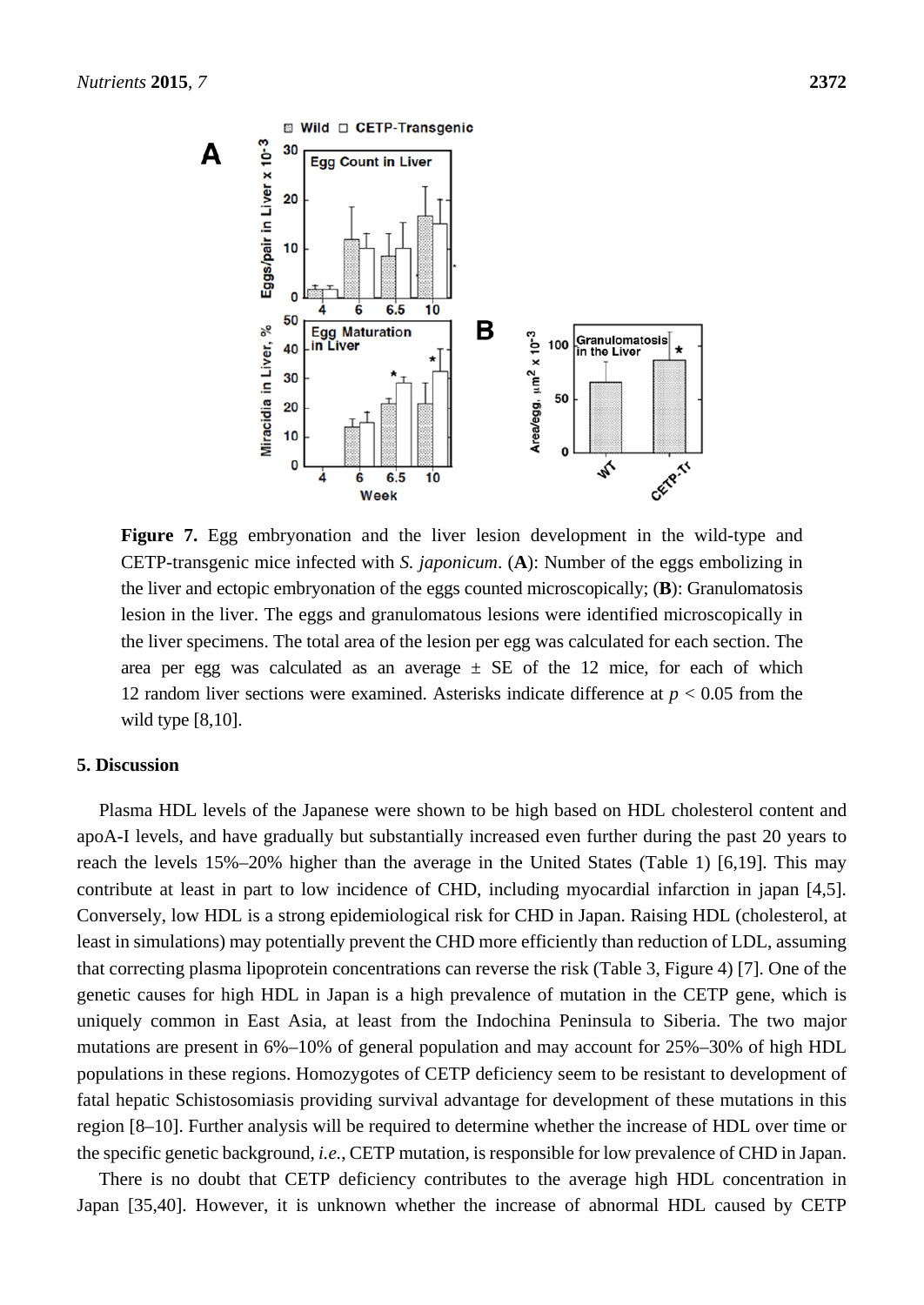mutations plays an anti-atherogenic role as suggested by the reduced CHD with high HDL in population studies. HDL particles become as large as LDL with substantial accumulation of apolipoprotein E in homozygous deficiency of CETP [67]. It has been wondered whether CETP deficiency is protective against atherosclerotic vascular diseases, and the answer has been controversial and inconclusive in epidemiological cohort studies on heterozygotes [37,68,69]. Abnormal HDLs present in the homozygotes may not be as anti-atherogenic as normal HDL, since they show apparently impaired capacity for removal of cell cholesterol [70]; in addition, the homozygotes patients do not show resistance to atherosclerosis [37].

Pharmacological inhibition of CETP has been attempted in the past decade, and has demonstrated very positive results in a rabbit model of diet-induced hyperlipoproteinemia [68]. However, clinical trials have so far failed to prove the positive effect of CETP inhibitors [71,72]. The trials are ethically obliged to demonstrate additional effect of raising HDL on a background of statin treatment so that a part of the beneficial effect of raising HDL may have been masked. Furthermore, the doses of statins used in these trials were relatively high because the subjects of the trials were those at high risk. On the other hand, it is argued that inhibition of CETP may not be beneficial as it blocks the routing cholesteryl esters from HDL to LDL/VLDL for its more efficient flow to the liver and causes accumulation of cholesteryl ester in HDL. In addition, consequent enlargement of the particle may diminish the ability of HDL to remove cell cholesterol [70]. It is thus inconclusive whether inhibition of CETP is beneficial in spite of it being an efficient way to increase HDL. When considering these backgrounds, we cannot answer the question yet whether high prevalence of CETP deficiency contributes to low incidence of CHD in Japan. Alternatively, CETP inhibitors can potentially be useful to prevent development of fatal hepatic schistosomiasis.

An increase in average HDL levels over the past 20 years has occurred both in Japan and in the United States [6,19] (Table 1). The magnitude of the increase was much greater in Japan and it made the gap in HDL levels between the two countries much wider. It is conceivable that extensive health education and an intentional trend in lifestyle changes were major factors to lead to such results in both countries. An increase of average HDL cholesterol by around 5% of general population in the United States is significant when compared to the increase of HDL in many clinical trials using statins or even fibrates. A decrease in plasma triglycerides is associated with increases in HDL cholesterol as the CETP reaction causes reciprocal changes of these parameters [26,30], and decreases of triglyceride were indeed observed in the same survey [19]. However, such a relationship is not maintained throughout different ethnic groups in the United States, so that this is unlikely the major reason for HDL cholesterol increase [19]. As the change is more prominent in Adults than youths in the United States, lifestyle change seems more likely the cause [73].

The magnitude of increase in HDL cholesterol in Japan for the same period of time was almost 10% to 15%, much greater than that in the United States. Changes in plasma triglycerides were not significant at all during this period [1], so that the reason for this change is presumed to be other factors related to the environment, including lifestyle change.

Most of the fundamental changes in lifestyle in Japan took place during the immediate postwar time, 1946–1975, along with rapid economic growth, drastic shifting in the energy source of power and great changes in the fundamentals of society, such as large increase in car and telephone ownership and changing food quantity and quality. Total calorie intake increased by 20% with the increase of protein by 15% and fat by 3.5 fold, and the decrease in carbohydrate by 15% from the peak intake in 1955.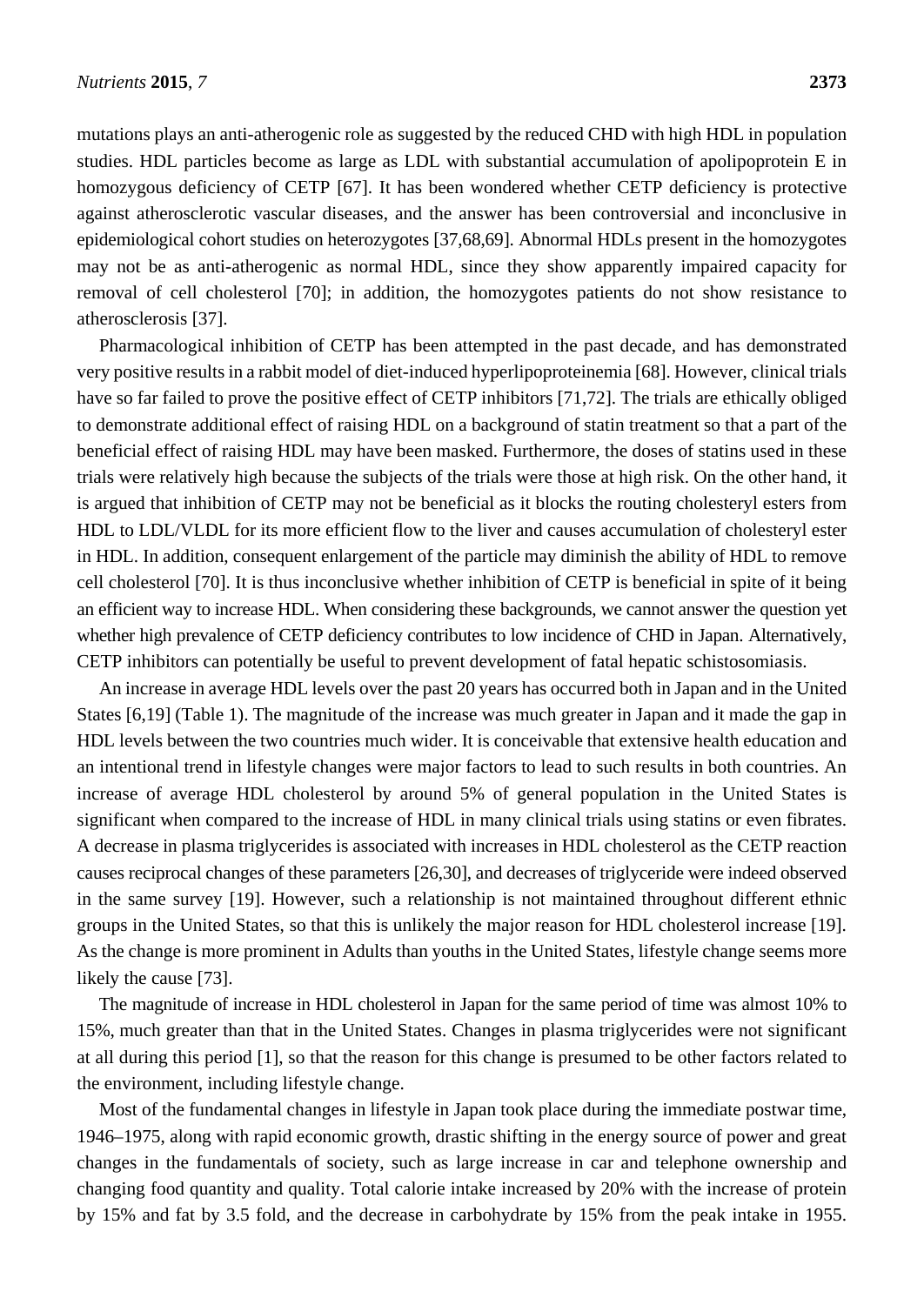These changes all must have pushed plasma lipid parameters towards an atherogenic direction. However, such trends were more or less stabilized after the mid seventies, and total caloric intake gradually decreased by 20% after the peak time of 1977, along with further substantial decreases in carbohydrate intake by 23%. In the same period of time, alcoholic consumption remained the same, smoking rates decreased in males but increased a little in females, and intentional exercise may have increased a bit. The most remarkable change in lifestyle in Japan is perhaps as anywhere else, the rapid spread of intellectual technology, and lives became greatly dependent on the use of cell phones and the Internet. However, by any of those or even altogether, it is difficult to explain the increase of HDL by 10% to 15%.

Interesting changes are found in Japanese food intake by looking into detail at trends after World War II (NHNS, [1]). While seafood intake has shown only mild increase from 65 to 90 g/capita/day by 1975 and slightly declined to 70 g/capita/day again after 2000, sharp increases were seen in the intake of animal meat products from 5 to 75 g/capita/day by 1980 and reaching 80 g/capita/day in 1990s, milk products from 1 to 100 g/capita/day by 1975, hitting a peak of 140 g/capita/day in 1995 and declining thereafter to 120 g/capita/day, and egg and egg products from 2 to 40 g/capita/day by 1975. These nutritional changes were apparently one of the driving forces for extending average lifespan of the Japanese to one of the highest in the world. According to the United Nations Food and Agricultural Organization (UNFAO) [74], Japan is one of the top consumers of fish per capita, along with Portugal, Norway and Korea. However, the ratios of seafood to meat in calorie intake per capita basis are 0.16, 0.29 and 0.45, respectively, in these countries while that of Japan was 0.99 in 2010. The ratios were 0.16, 0.13 and 0.08 in France, Italy and the United States, respectively. Thus, even after such a tremendous change in food intake pattern, Japanese are still the highest fish eaters in the world.

This background, however, may not be likely to account for the increase of HDL in the past 20 years unless the drastic change in the time more immediately after the war had some distant or prolonged effects. On the other hand, a more recent important trend in food intake of Japanese is found in NHNS data (Figure 8). From 2001 to 2011, the ratio of fish intake to meat may have only slightly decreased for the overall population mainly by shrinking fish consumption. However, the ratio dropped to almost half in the age groups from 20 to 50 during these 10 years. It will be very important to monitor this trend in relation with various risk factors for lifestyle-related diseases, including HDL-related parameters and CHD incidence.



**Figure 8.** Source of food intake by the age groups of Japanese, according to the National Health and Nutrition Survey [1].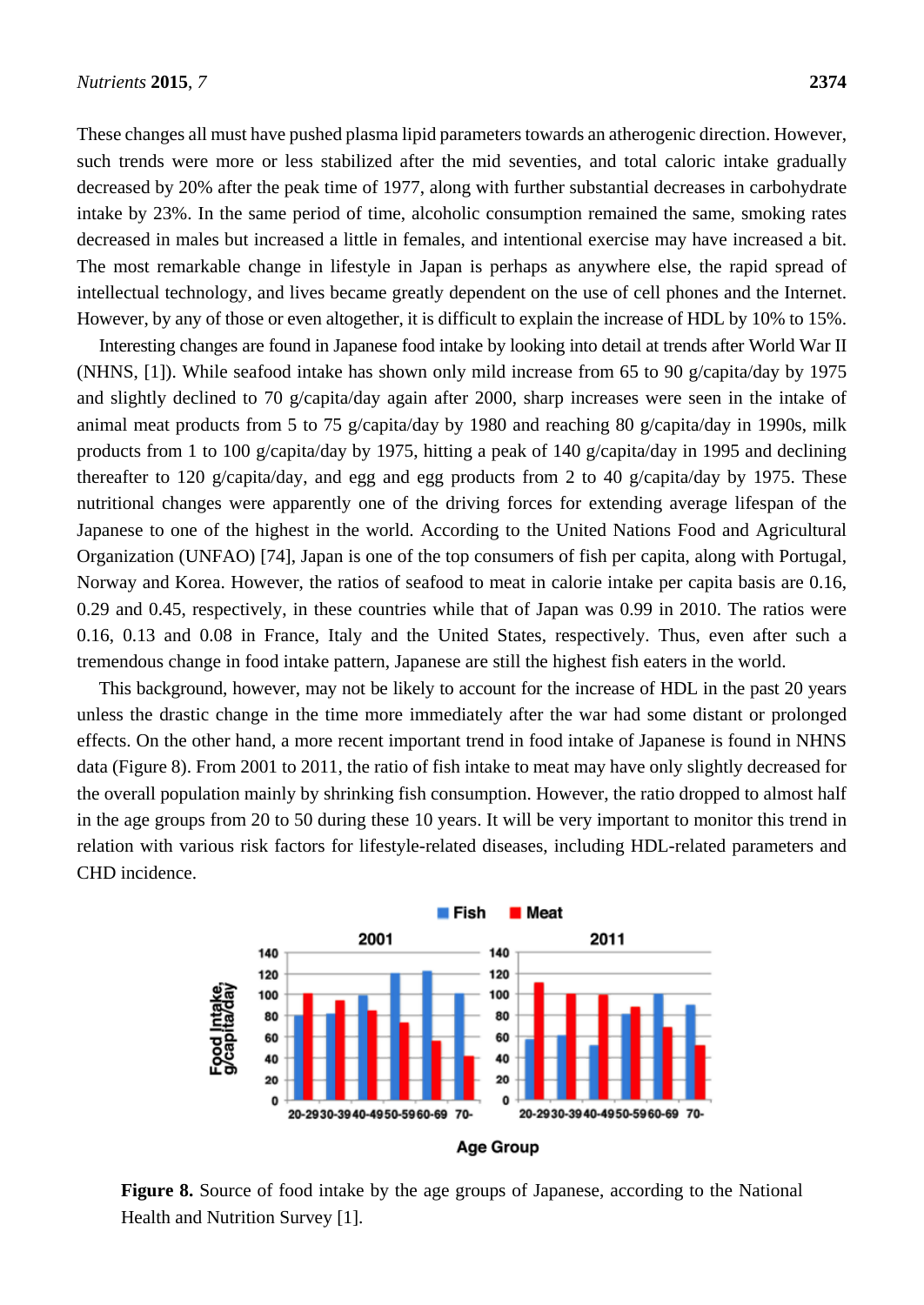## **6. Conclusions**

The situations related to HDL are thus quite unique in Japan in comparison to other part of the world, with respect to both environmental and genetic factors of Japanese, in association with long historic backgrounds. The questions have to be set to address whether any of these factors may be involved in the lower incidence of CHD in Japan. The attempt to draw answers even partially should contribute to solving worldwide public health problems of prevention and cure of atherosclerotic vascular diseases. There is no direct evidence yet, however, that these unique findings are associated with any public health problem of Japan. Extensive investigation is required.

## **Acknowledgments**

This work was supported by the MEXT-Supported Program for Strategic Founding of Research in Private Universities (S1201007) and by Grant-in-aid from MEXT Japan (24614018).

# **Conflicts of Interest**

The author declares no conflict of interest.

## **References**

- 1. Ministry of Health, Labor and Welfare of Japan, National Health and Nutritional Survey. Available online: http://www.mhlw.go.jp/toukei/itiran/gaiyo/k-eisei.html (accessed on 1 January 2012). (In Japanese)
- 2. Worth, R.M.; Kato, H.; Rhoads, G.G.; Kagan, K.; Syme, S.L. Epidemiologic studies of coronary heart disease and stroke in Japanese men living in Japan, Hawaii and California: Mortality. *Amer. J. Epidemiol.* **1975**, *102*, 481–490.
- 3. Sekikawa, A.; Curb, J.D.; Ueshima, H.; El-Saed, A.; Kadowaki, T.; Abbott, R.D.; Evans, R.W.; Rodriguez, B.L.; Okamura, T.; Sutton-Tyrrell, K.; *et al.* Marine-derived *n*-3 fatty acids and atherosclerosis in Japanese, Japanese-American, and white men: A cross-sectional study. *J. Am. Coll. Cardiol.* **2008**, *52*, 417–424.
- 4. Sasai, K.; Okuyama-Noji, K.; Hibino, T.; Ikeuchi, R.; Sakuma, N.; Fujinami, T.; Yokoyama, S. Human cholesteryl ester transfer protein (CETP) measured by enzyme-linked immunosorbent assay with two monoclonal antibodies against rabbit cetp: Plasma CETP and lipoproteins among Japanese hypercholesterolemic patients. *Clin. Chem.* **1998**, *44*, 1466–1473.
- 5. Goto, A.; Sasai, K.; Suzuki, S.; Fukutomi, T.; Ito, S.; Matsushita, T.; Okamoto, M.; Suzuki, T.; Itoh, M.; Okuyama-Noji, K.; *et al.* Cholesteryl ester transfer protein and atherosclerosis in Japanese subjects: A study based on coronary angiography. *Atheroscelrosis* **2001**, *159*, 153–163.
- 6. Yokoyama, S.; Ueshima, H.; Miida, T.; Nakamura, M.; Takata, K.; Fukukawa, T.; Goto, T.; Harada-Shiba, M.; Sano, M.; Kato, K.; *et al.* High-density lipoprotein levels have markedly increased over the past twenty years in Japan. *J. Atheroscler. Thromb.* **2014**, *21*, 151–160.
- 7. Yokoyama, S.; Yamashita, S.; Ishibashi, S.; Sone, H.; Oikawa, S.; Shirai, K.; Ohta, T.; Bujo, H.; Kobayashi, J.; Arai, H.; *et al.* Background to discuss guidelines for control of plasma HDL-cholesterol in Japan. *J. Atheroscler. Thromb.* **2012**, *19*, 207–212.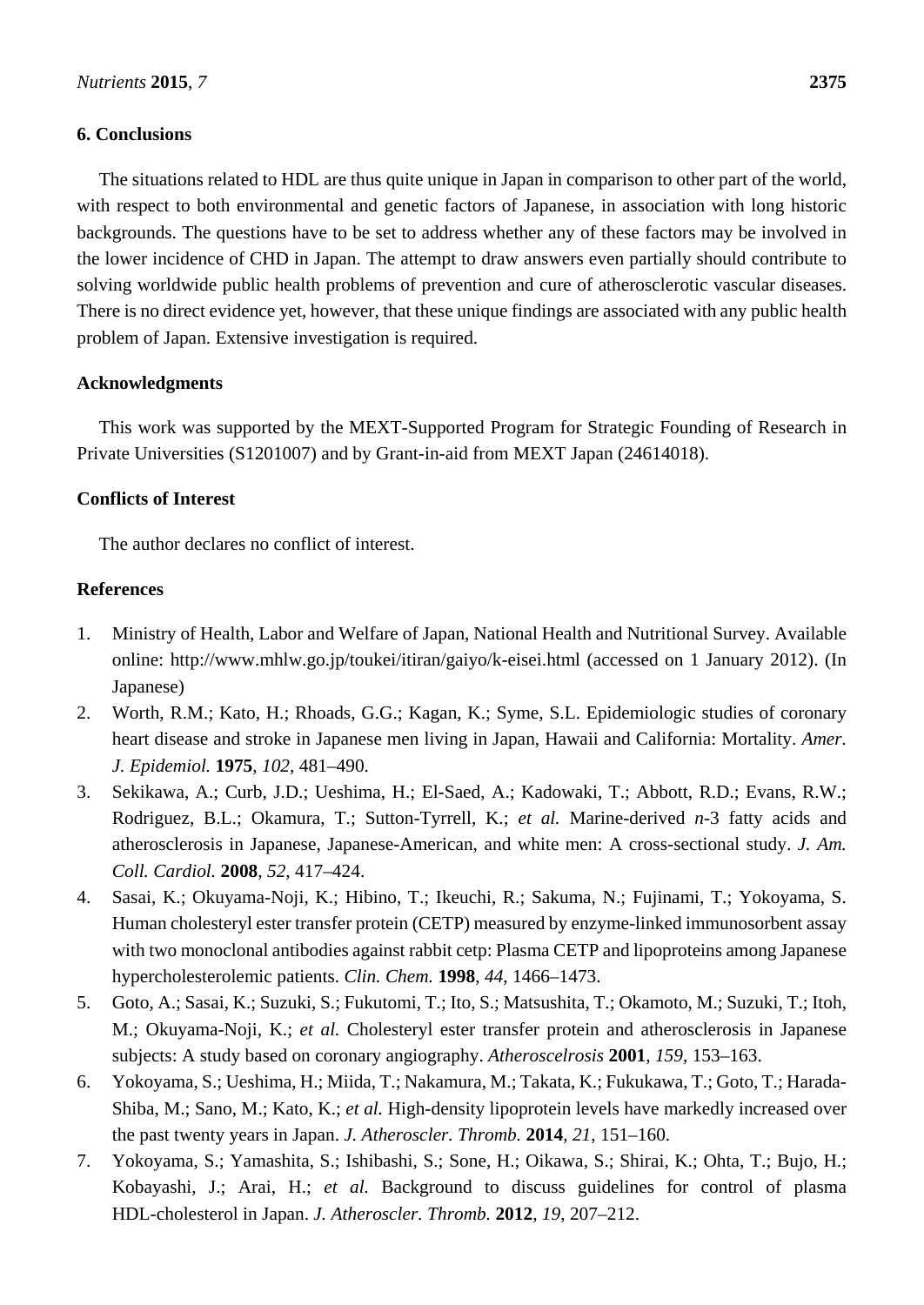- 8. Okumura-Noji, K.; Sasai, K.; Zhan, R.; Kawaguchi, H.; Maruyama, H.; Tada, T.; Takahashi, H.; Okazaki, M.; Miida, T.; Sakuma, N.; *et al.* Cholesteryl ester transfer protein deficiency causes slow egg embryonation of *Schistosoma japonicum*. *Biochem. Biophys. Res. Com.* **2001**, *286*, 305–310.
- 9. Okumura-Noji, K.; Miura, Y.; Lu, R.; Asai, K.; Ohta, N.; Brindley, P.J.; Yokoyama, S. Cd36-related protein in S*chistosoma japonicum*: Candidate mediator of selective cholesteryl ester uptake from high-density lipoprotein for egg maturation. *FASEB J.* **2013**, *27*, 1236–1244.
- 10. Yokoyama, S. A potential screening factor for accumulation of cholesteyl ester transfer protein deficiency in East Asia: *Schistosoma japonicum*. *Biochim. Biophys. Acta* **2014**, *1841*, 495–504.
- 11. Sugiuchi, H.; Uji, Y.; Okabe, H.; Irie, T.; Uekama, K.; Kayahara, N.; Miyauchi, K. Direct measurement of high-density lipoprotein cholesterol in serum with polyethylene glycol-modified enzymes and sulfated alpha-cyclodextrin. *Clin. Chem.* **1995**, *41*, 717–723.
- 12. Miida, T.; Nishimura, K.; Okamura, T.; Hirayama, S.; Ohmura, H.; Yoshida, H.; Miyashita, Y.; Ai, M.; Tanaka, A.; Sumino, H.; *et al.* Validation of homogeneous assays for HDL-cholesterol using fresh samples from healthy and diseased subjects. *Atherosclerosis* **2014**, *233*, 253–259.
- 13. Nakamura, M.; Yokoyama, S.; Kayamori, Y.; Iso, H.; Kitamura, A.; Okamura, T.; Kiyama, M.; Noda, H.; Nishimura, K.; Nakai, M.; *et al.* HDL cholesterol performance using an ultracentrifugation reference measurement procedure and the designated comparison method. *Clin. Chim. Acta* **2015**, *439*, 185–190.
- 14. Andersson, C.; Lyass, A.; Vasan, R.S.; Massaro, J.M.; D'Agostino, R.B., Sr.; Robins, S.J. Long-term risk of cardiovascular events across a spectrum of adverse major plasma lipid combinations in the framingham heart study. *Am. Heart J.* **2014**, *168*, 878–883.
- 15. Gordon, T.; Kannel, W.B.; Castelli, W.P.; Dawber, T.R. Lipoproteins, cardiovascular disease, and death. The framingham study. *Arch. Intern. Med.* **1981**, *141*, 1128–1131.
- 16. Preis, S.R.; Pencina, M.J.; Mann, D.M.; D'Agostino, R.B., Sr.; Savage, P.J.; Fox, C.S. Early-adulthood cardiovascular disease risk factor profiles among individuals with and without diabetes in the framingham heart study. *Diabetes Care* **2013**, *36*, 1590–1596.
- 17. Wilson, P.W.; Abbott, R.D.; Castelli, W.P. High density lipoprotein cholesterol and mortality. The framingham heart study. *Arteriosclerosis* **1988**, *8*, 737–741.
- 18. Carroll, M.D.; Lacher, D.A.; Sorlie, P.D.; Cleeman, J.I.; Gordon, D.J.; Wolz, M.; Grundy, S.M.; Johnson, C.L. Trends in serum lipids and lipoproteins of adults, 1960–2002. *JAMA* **2005**, *294*, 1773–1781.
- 19. Carroll, M.D.; Kit, B.K.; Lacher, D.A.; Shero, S.T.; Mussolino, M.E. Trends in lipids and lipoproteins in us adults, 1988–2010. *JAMA* **2012**, *308*, 1545–1554.
- 20. Yamamoto, A.; Nakamura, H.; Yasugi, T.; Mabuchi, H.; Kita, T.; Matsuzawa, Y.; Nakaya, N.; Saito, S.; Horibe, H. Current state of and recent trends in serum lipid levels in the general Japanese population. Research committee on serum lipid level survey 1990 in Japan. *J. Atheroscler. Thromb.* **1996**, *2*, 122–132.
- 21. Arai, H.; Yamamoto, A.; Matsuzawa, Y.; Saito, Y.; Yamada, N.; Oikawa, S.; Mabuchi, H.; Teramoto, T.; Sasaki, J.; Nakaya, N.; *et al.* Serum lipid survey and its recent trend in the general Japanese population in 2000. *J. Atheroscler. Thromb.* **2005**, *12*, 98–106.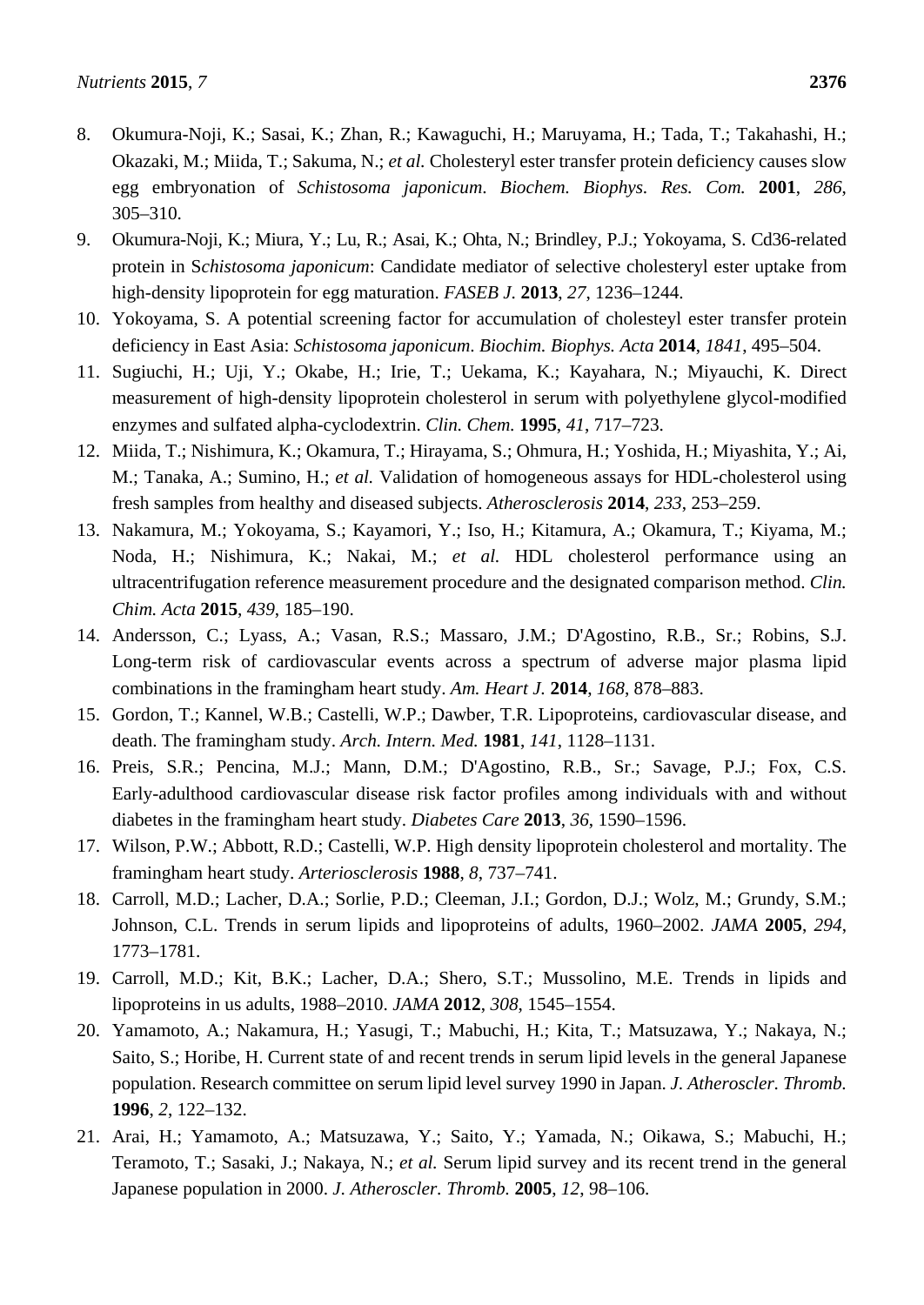- 22. Nakamura, H.; Arakawa, K.; Itakura, H.; Kitabatake, A.; Goto, Y.; Toyota, T.; Nakaya, N.; Nishimoto, S.; Muranaka, M.; Yamamoto, A.; *et al.* Primary prevention of cardiovascular disease with pravastatin in Japan (mega study): A prospective randomised controlled trial. *Lancet* **2006**, *368*, 1155–1163.
- 23. Matsuzaki, M.; Kita, T.; Mabuchi, H.; Matsuzawa, Y.; Nakaya, N.; Oikawa, S.; Saito, Y.; Sasaki, J.; Shimamoto, K.; Itakura, H.; *et al.* Large scale cohort study of the relationship between serum cholesterol concentration and coronary events with low-dose simvastatin therapy in Japanese patients with hypercholesterolemia. *Circ. J.* **2002**, *66*, 1087–1095.
- 24. National Sensus 1995. Available online: http://www.stat.go.jp/data/kokusei/1995/zuhyou/ 06273.xls (accessed on 1 January 2012). (In Japanese)
- 25. Sasaki, J.; Kita, T.; Mabuchi, H.; Matsuzaki, M.; Matsuzawa, Y.; Nakaya, N.; Oikawa, S.; Saito, Y.; Shimamoto, K.; Kono, S.; *et al.* Gender difference in coronary events in relation to risk factors in Japanese hypercholesterolemic patients treated with low-dose simvastatin. *Circ. J.* **2006**, *70*, 810–814.
- 26. Ko, K.W.; Ohnishi, T.; Yokoyama, S. Triglyceride transfer is required for net cholesteryl ester transfer between lipoproteins in plasma by lipid transfer protein. Evidence for a hetero-exchange transfer mechanism demonstrated by using novel monoclonal antibodies. *J. Biol. Chem.* **1994**, *269*, 28206–28213.
- 27. Ohnishi, T.; Tan, C.; Yokoyama, S. Selective transfer of cholesteryl ester over triglyceride by human plasma lipid transfer protein between apolipoprotein-activated lipid microemulsion. *Biochemistry* **1994**, *33*, 4533–4542.
- 28. Qiu, X.; Mistry, A.; Ammirati, M.J.; Chrunyk, B.A.; Clark, R.W.; Cong, Y.; Culp, J.S.; Danley, D.E.; Freeman, T.B.; Geoghegan, K.F.; *et al.* Crystal structure of cholesteryl ester transfer protein reveals a long tunnel and four bound lipid molecules. *Nat. Struct. Mol. Biol.* **2007**, *14*, 106–113.
- 29. Tall, A. Plasma lipid transfer proteins. *Ann. Rev. Biochem.* **1995**, *64*, 235–257.
- 30. Foger, B.; Ritsch, A.; Doblinger, A.; Wessels, H.; Patsch, J.R. Relationship of plasma cholesteryl ester transfer protein to HDL cholesterol. Studies in normotriglyceridemia and moderate hypertriglyceridemia. *Arterioscler. Thromb. Vasc. Biol.* **1996**, *16*, 1430–1436.
- 31. Czarnecka, H.; Yokoyama, S. Regulation of cellular cholesterol efflux by lecithin: Cholesterol acyltransferase reaction through nonspecific lipid exchange. *J. Biol. Chem.* **1996**, *271*, 2023–2028.
- 32. Kurasawa, T.; Yokoyama, S.; Miyake, Y.; Yamamura, T.; Yokoyama, S. Rate of cholesteryl ester transfer between high and low density lipoproteins in human serum and a case with decreased transfer rate in association with hyperalphalipoproteinemia. *J. Biochem.* **1985**, *98*, 1499–1508.
- 33. Koizumi, J.; Mabuchi, H.; Yoshimura, A.; Michishita, I.; Takeda, M.; Itoh, H.; Sakai, Y.; Sakai, T.; Ueda, K.; Takeda, R. Deficiency of serum cholesteryl-ester transfer activity in patients with familial hyperalphalipoproteinaemia. *Atherosclerosis* **1985**, *58*, 175–186.
- 34. Brown, M.L.; Inazu, A.; Hesler, C.B.; Agellon, L.B.; Mann, C.; Whitlock, M.E.; Marcel, Y.L.; Milne, R.W.; Koizumi, J.; Mabuchi, H.; *et al.* Molecular basis of lipid transfer protein deficiency in a family with increased high-density lipoproteins. *Nature* **1989**, *342*, 448–451.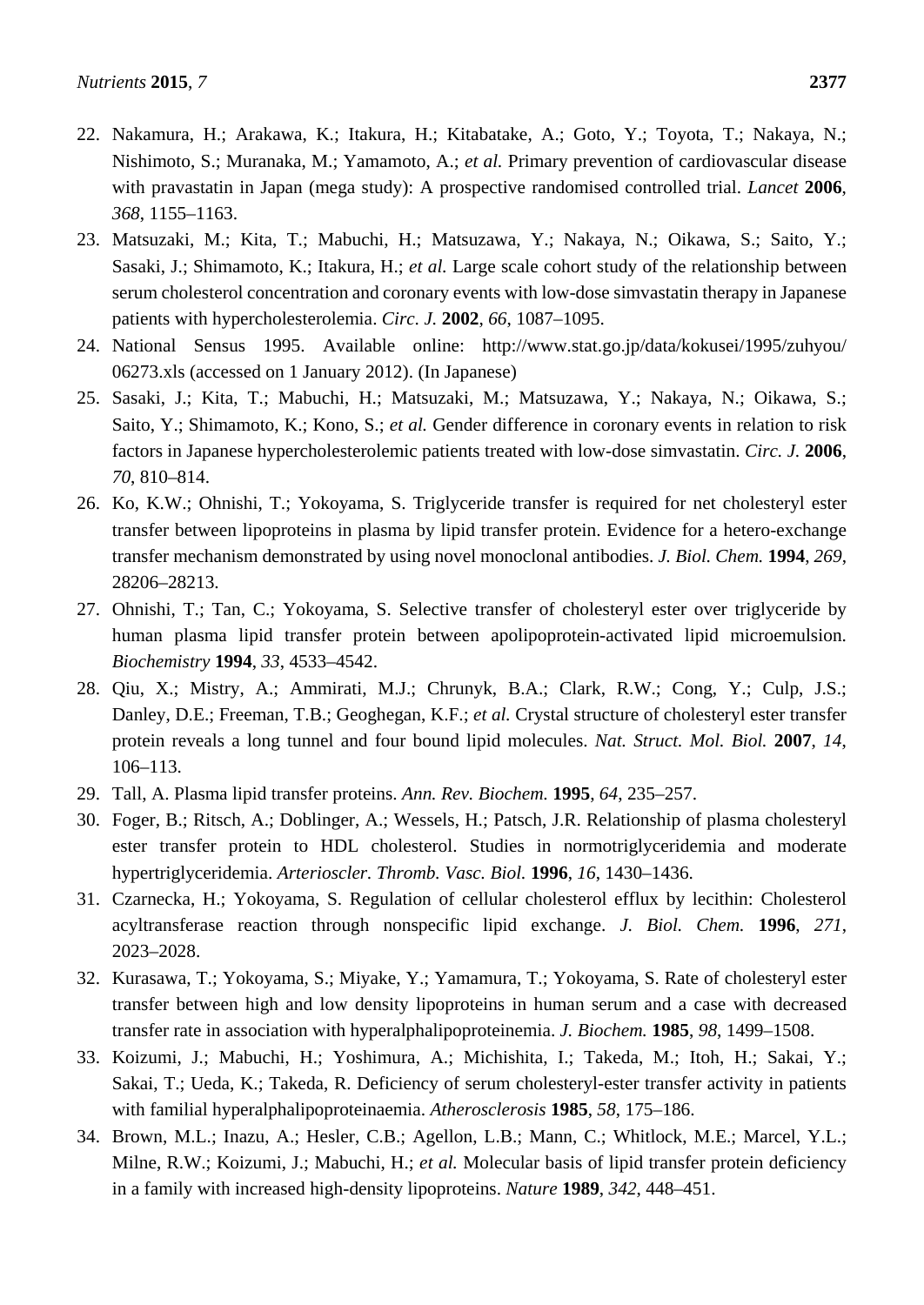- 35. Inazu, A.; Jiang, X.C.; Haraki, T.; Yagi, K.; Kamon, N.; Koizumi, J.; Mabuchi, H.; Takeda, R.; Takata, K.; Moriyama, Y.; *et al.* Genetic cholesteryl ester transfer protein deficiency caused by two prevalent mutations as a major determinant of increased levels of high density lipoprotein cholesterol. *J. Clin. Invest.* **1994**, *94*, 1872–1882.
- 36. Sakai, N.; Yamashita, S.; Hirano, K.; Menju, M.; Arai, T.; Kobayashi, K.; Ishigami, M.; Yoshida, Y.; Hoshino, T.; Nakajima, N.; *et al.* Frequency of exon 15 missense mutation (442D:G) in cholesteryl ester transfer protein gene in hyperalphalipoproteinemic Japanese subjects. *Atherosclerosis* **1995**, *114*, 139–145.
- 37. Hirano, K.; Yamashita, S.; Nakajima, N.; Arai, T.; Maruyama, T.; Yoshida, Y.; Ishigami, M.; Sakai, N.; Kameda-Takemura, K.; Matsuzawa, Y. Genetic cholesteryl ester transfer protein deficiency is extremely frequent in the omagari area of Japan. Marked hyperalphalipoproteinemia caused by CETP gene mutation is not associated with longevity. *Arterioscler. Thromb. Vasc. Biol.* **1997**, *17*, 1053–1059.
- 38. Maruyama, T.; Yamashita, S.; Matsuzawa, Y.; Bujo, H.; Takahashi, K.; Saito, Y.; Ishibashi, S.; Ohashi, K.; Shionoiri, F.; Gotoda, T.; *et al.* Mutations in japanese subjects with primary hyperlipidemia—Results from the research committee of the ministry of health and welfare of Japan since 1996. *J. Atheroscler. Thromb.* **2004**, *11*, 131–145.
- 39. Yamashita, S.; Hirano, K.; Sakai, N.; Matsuzawa, Y. Molecular biology and pathophysiological aspects of plasma cholesteryl ester transfer protein. *Biochim. Biophys. Acta* **2000**, *1529*, 257–275.
- 40. Nagano, M.; Yamashita, S.; Hirano, K.; Takano, M.; Maruyama, T.; Ishihara, M.; Sagehashi, Y.; Kujiraoka, T.; Tanaka, K.; Hattori, H.; *et al.* Molecular mechanisms of cholesteryl ester transfer protein deficiency in Japanese. *J. Atheroscler. Thromb.* **2004**, *11*, 110–121.
- 41. Nagano, M.; Yamashita, S.; Hirano, K.; Ito, M.; Maruyama, T.; Ishihara, M.; Sagehashi, Y.; Oka, T.; Kujiraoka, T.; Hattori, H.; *et al.* Two novel missense mutations in the cetp gene in Japanese hyperalphalipoproteinemic subjects: High-throughput assay by invader assay. *J. Lipid Res.* **2002**, *43*, 1011–1018.
- 42. Ritsch, A.; Drexel, H.; Amann, F.W.; Pfeifhofer, C.; Patsch, J.R. Deficiency of cholesteryl ester transfer protein: Description of molecular defect and the dissociation of cholesteryl ester and triglyceride transfer in plasma. *Arterioscler. Thromb. Vasc. Biol.* **1997**, *17*, 3433–3441.
- 43. Hui, S.P. Frequency and effect on plasma lipoprotein metabolism of a mutation in the cholesteryl ester transfer protein gene in the Chinese. *Hokkaido J. Med. Sci.* **1997**, *72*, 319–327.
- 44. Chen, D.W.; Yang, J.F.; Tang, Z.; Dong, X.M.; Feng, X.L.; Yu, S.; Chan, P. Cholesteryl ester transfer protein polymorphism D442G associated with a potential decreased risk for Alzheimer's disease as a modifier for APOE epsilon4 in Chinese. *Brain Res.* **2008**, *1187*, 52–57.
- 45. Hsu, L.A.; Ko, Y.L.; Hsu, K.H.; Ko, Y.H.; Lee, Y.S. Genetic variations in the cholesteryl ester transfer protein gene and high density lipoprotein cholesterol levels in Taiwanese Chinese. *Hum. Genet* **2002**, *110*, 57–63.
- 46. Jap, T.S.; Wu, Y.C.; Tso, Y.C.; Chiu, C.Y. A novel mutation in the intron 1 splice donor site of the cholesterol ester transfer protein (CETP) gene as a cause of hyperalphalipoproteinemia. *Metabolism*  **2002**, *51*, 394–397.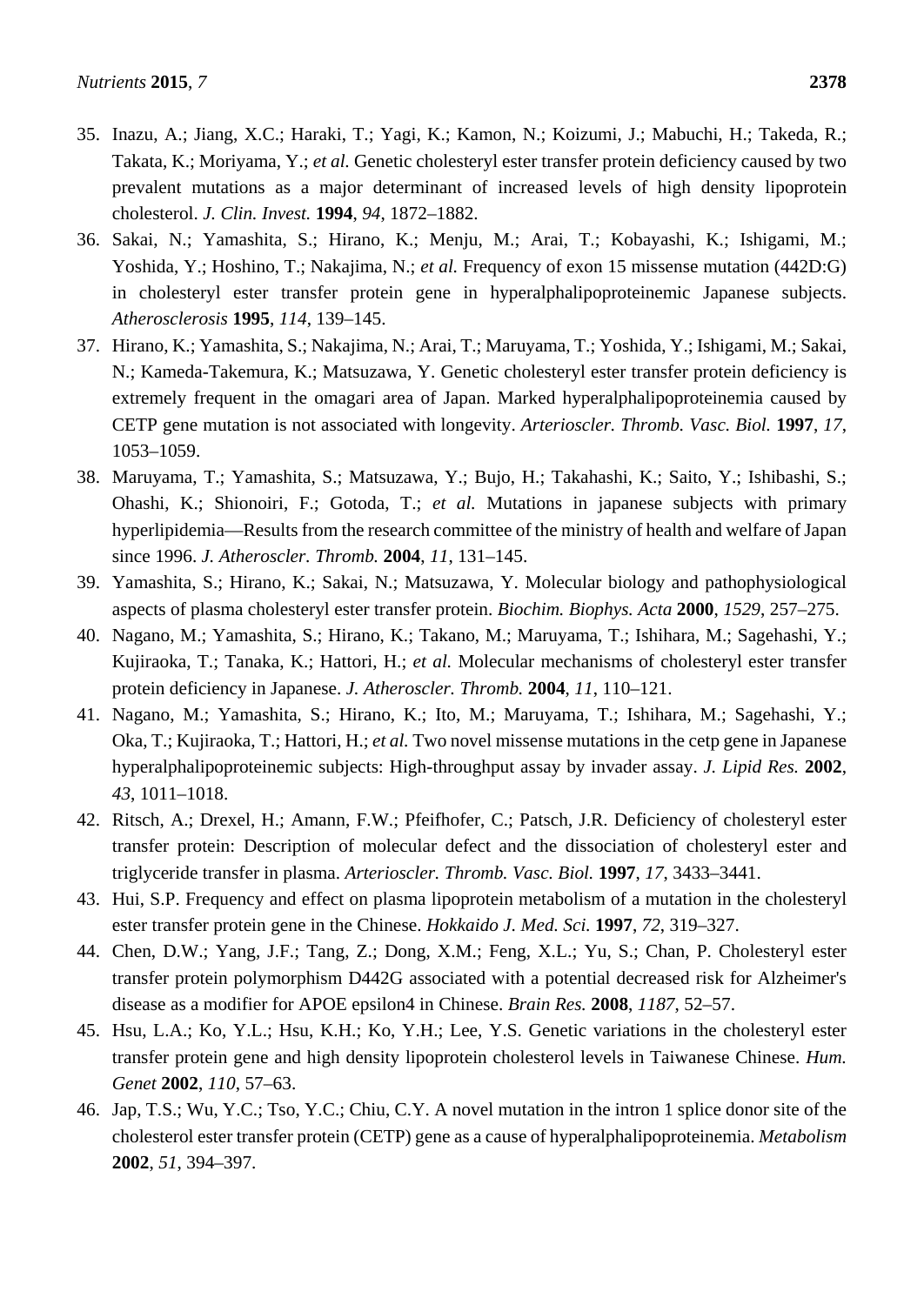- 47. Song, G.J.; Han, G.-H.; Chae, J.J.; Namkoong, Y.; Lee, H.K.; Park, Y.B.; Lee, C.C. The effect of the cholesterol ester transfer protein gene and environmental factors on the plasma high density lipoprotein cholesterol levels in the Korean population. *Mol. Cells* **1997**, *7*, 615–619.
- 48. Thu, N.N.; Mai, T.T.; Ohmori, R.; Kuroki, M.; Van Chuyen, N.; Hung, N.T.; Kawakami, M.; Kondo, K. Effect of the cholesteryl ester transfer protein genotypes on plasma lipid and lipoprotein levels in Vietnamese children. *Pediatr. Res.* **2005**, *58*, 1249–1253.
- 49. Plengpanich, W.; Siriwong, S.; Khovidhunkit, W. Two novel mutations and functional analyses of the CETP and LIPC genes underlying severe hyperalphalipoproteinemia. *Metabolism* **2009**, *58*, 1178–1184.
- 50. Thompson, J.F.; Reynolds, J.M.; Williams, S.P.; Wood, L.S.; Paciga, S.A.; Lloyd, D.B. Frequency and function of CETP variants among individuals of Asian ancestry. *Atherosclerosis* **2009**, *202*, 241–247.
- 51. Arkhipova, N.S.; Ar'ev, A.L.; Popova, E.K.; Grigor'eva, L.V.; Kozina, L.S. Association of polymorphism of angiotensin-converting enzyme gene I/D and D442G cholesteryl ester transfer protein gene with risk factors for atherosclerosis among elderly and senile patients with coronary heart disease in the Republic Sakha (Yakutia) (original Russian text is published in *Uspekhi gerontologii* vol 26: 76–81 in 2013). *Adv. Gerontol.* **2013**, *3*, 277–281.
- 52. Ma, Y.Q.; Thomas, G.N.; Critchley, J.A.; Chan, J.C.; Lee, Z.S.; Tomlinson, B. Identification of the intron 14 splicing defect of the cholesteryl ester transfer protein gene in Hong Kong Chinese. *Clin. Genet.* **2001**, *59*, 287–289.
- 53. Dixit, M.; Bhattacharya, S.; Mittal, B. Association of CETP TaqI and APOE polymorphisms with type ii diabetes mellitus in North Indians: A case control study. *BMC Endocr. Disord.* **2005**, *5*, doi:10.1186/1472-6823-5-7.
- 54. Teh, E.M.; Dolphin, P.J.; Breckenridge, W.C.; Tan, M.H. Human plasma CETP deficiency: Identification of a novel mutation in exon 9 of the *CETP* gene in a Caucasian subject from North America. *J. Lipid Res.* **1998**, *39*, 442–456.
- 55. Hill, S.A.; Nazir, D.J.; Jayaratne, P.; Bamford, K.S.; McQueen, M.J. Mutations in cholesteryl ester transfer protein and hepatic lipase in a North American population. *Clin. Biochem.* **1997**, *30*, 413–418.
- 56. van der Steeg, W.A.; Hovingh, G.K.; Klerkx, A.H.; Hutten, B.A.; Nootenboom, I.C.; Levels, J.H.; van Tol, A.; Dallinga-Thie, G.M.; Zwinderman, A.H.; Kastelein, J.J.; *et al.* Cholesteryl ester transfer protein and hyperalphalipoproteinemia in Caucasians. *J. Lipid Res.* **2007**, *48*, 674–682.
- 57. Rhyne, J.; Ryan, M.J.; White, C.; Chimonas, T.; Miller, M. The two novel CETP mutations Gln87X and Gln165X in a compound heterozygous state are associated with marked hyperalphalipoproteinemia and absence of significant coronary artery disease. *J. Mol. Med. (Berl)*  **2006**, *84*, 647–650.
- 58. Cefalu, A.B.; Noto, D.; Magnolo, L.; Pinotti, E.; Gomaraschi, M.; Martini, S.; Vigna, G.B.; Calabresi, L.; Tarugi, P.; Averna, M.R. Novel mutations of *CETP* gene in Italian subjects with hyperalphalipoproteinemia. *Atherosclerosis* **2009**, *204*, 202–207.
- 59. Calabresi, L.; Nilsson, P.; Pinotti, E.; Gomaraschi, M.; Favari, E.; Adorni, M.P.; Bernini, F.; Sirtori, C.R.; Calandra, S.; Franceschini, G.; *et al.* A novel homozygous mutation in *CETP* gene as a cause of CETP deficiency in a Caucasian kindred. *Atherosclerosis* **2009**, *205*, 506–511.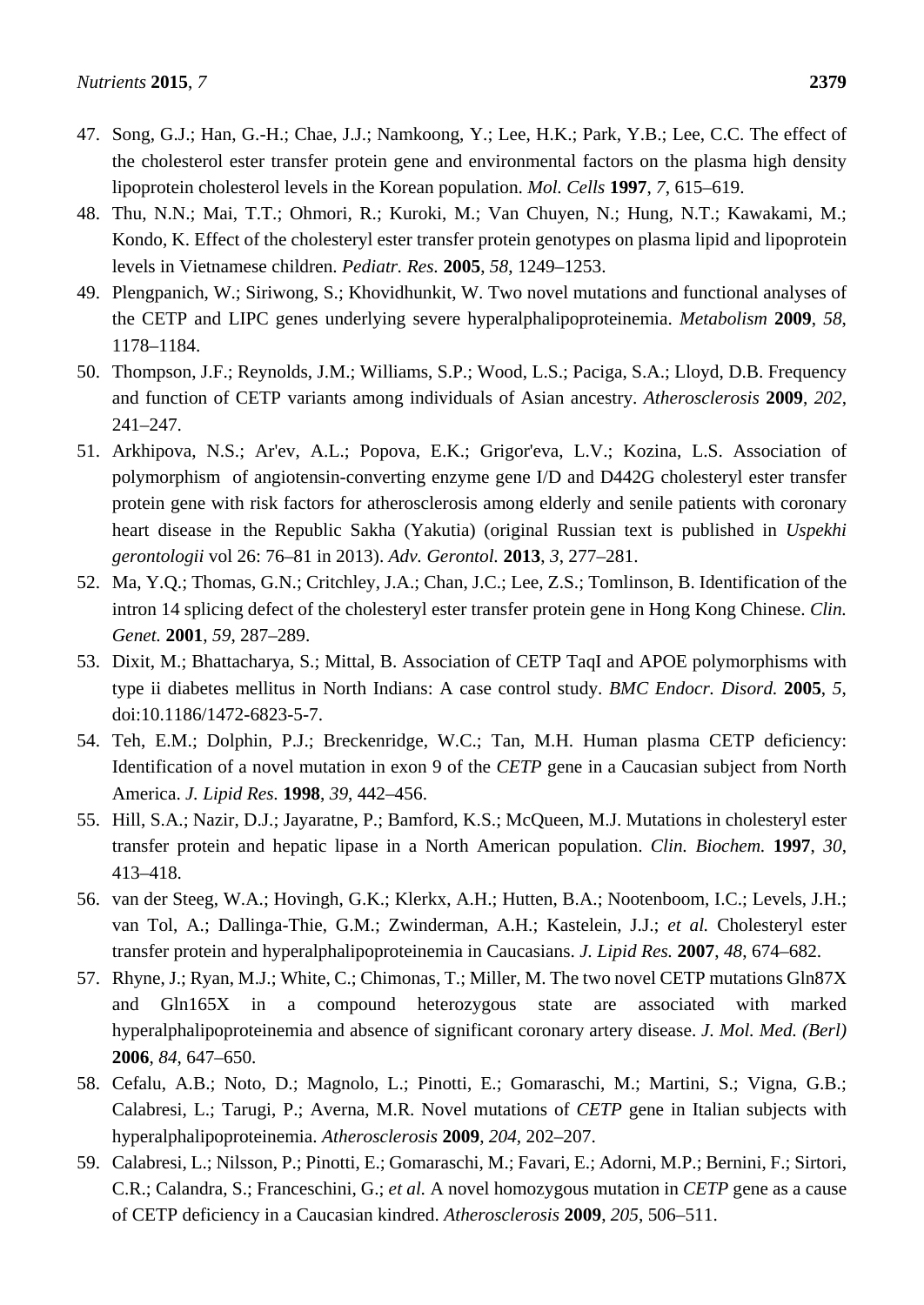- 60. Chantepie, S.; Bochem, A.E.; Chapman, M.J.; Hovingh, G.K.; Kontush, A. High-density lipoprotein (HDL) particle subpopulations in heterozygous cholesteryl ester transfer protein (CETP) deficiency: Maintenance of antioxidative activity. *PLoS ONE* **2012**, *7*, e49336.
- 61. Thompson, A.; Di Angelantonio, E.; Sarwar, N.; Erqou, S.; Saleheen, D.; Dullaart, R.P.; Keavney, B.; Ye, Z.; Danesh, J. Association of cholesteryl ester transfer protein genotypes with CETP mass and activity, lipid levels, and coronary risk. *JAMA* **2008**, *299*, 2777–2788.
- 62. Inazu, A.; Brown, M.L.; Hesler, C.B.; Agellon, L.B.; Koizumi, J.; Takata, K.; Maruhama, Y.; Mabuchi, H.; Tall, A.R. Increased high-density lipoprotein levels caused by a common cholesterylester transfer protein gene mutation. *New Eng. J. Med.* **1990**, *323*, 1234–1238.
- 63. Yamashita, S.; Hui, D.Y.; Sprecher, D.L.; Matsuzawa, Y.; Sakai, N.; Tarui, S.; Kaplan, D.; Wetterau, J.R.; Harmony, J.A. Total deficiency of plasma cholesteryl ester transfer protein in subjects homozygous and heterozygous for the intron 14 splicing defect. *Biochem. Biophys. Res. Commun.* **1990**, *170*, 1346–1351.
- 64. Yamashita, S.; Hui, D.Y.; Wetterau, J.R.; Sprecher, D.L.; Harmony, J.A.K.; Sakai, N.; Matsuzawa, Y.; Tarui, S. Characterization of plasma lipoproteins in patients heterozygous for human plasma cholesteryl ester transfer protein (CETP) deficeiency: Plasma CETP regulated high-density lipoprotein concentration and composition. *Metabolism* **1991**, *40*, 756–763.
- 65. Sakai, N.; Matsuzawa, Y.; Hirano, K.; Yamashita, S.; Nozaki, S.; Ueyama, Y.; Kubo, M.; Tarui, S. Detection of two species of low density lipoprotein particles in cholesteryl ester transfer protein deficiency. *Arterioscler. Thromb.* **1991**, *11*, 71–79.
- 66. Bisgaier, C.L.; Siebenkas, M.V.; Brown, M.L.; Inazu, A.; Koizumi, J.; Mabuchi, H.; Tall, A.R. Familial cholesteryl ester transfer protein deficiency is associated with triglyceride-rich low density lipoproteins containing cholesteryl esters of probable intracellular origin. *J. Lipid Res.* **1991**, *32*, 21–33.
- 67. Yamashita, S.; Sprecher, D.L.; Sakai, N.; Matsuzawa, Y.; Tarui, S.; Hui, D.Y. Accumulation of apolipoprotein E-rich high density lipoproteins in hyperalphalipoproteinemic human subjects with plasma cholesteryl ester transfer protein deficiency. *J. Clin. Invest.* **1990**, *86*, 688–695.
- 68. Moriyama, Y.; Okamura, T.; Inazu, A.; Doi, M.; Iso, H.; Mouri, Y.; Ishikawa, Y.; Suzuki, H.; Iida, M.; Koizumi, J.; *et al.* A low prevalence of coronary heart disease among subjects with increased high-density lipoprotein cholesterol levels, including those with plasma cholesteryl ester transfer protein deficiency. *Prev. Med.* **1998**, *27*, 659–667.
- 69. Curb, J.D.; Abbott, R.D.; Rodriguez, B.L.; Masaki, K.; Chen, R.; Sharp, D.S.; Tall, A.R. A prospective study of HDL-C and cholesteryl ester transfer protein gene mutations and the risk of coronary heart disease in the elderly. *J. Lipid Res.* **2004**, *45*, 948–953.
- 70. Yamashita, S.; Sakai, N.; Hirano, K.; Arai, T.; Ishigami, M.; Maruyama, T.; Matsuzawa, Y. Molecular genetics of plasma cholesteryl ester transfer protein. *Curr. Opin. Lipidol.* **1997**, *8*, 101–110.
- 71. Nissen, S.E.; Tardif, J.C.; Nicholls, S.J.; Revkin, J.H.; Shear, C.L.; Duggan, W.T.; Ruzyllo, W.; Bachinsky, W.B.; Lasala, G.P.; Tuzcu, E.M. Effect of torcetrapib on the progression of coronary atherosclerosis. *N. Engl. J. Med.* **2007**, *356*, 1304–1316.